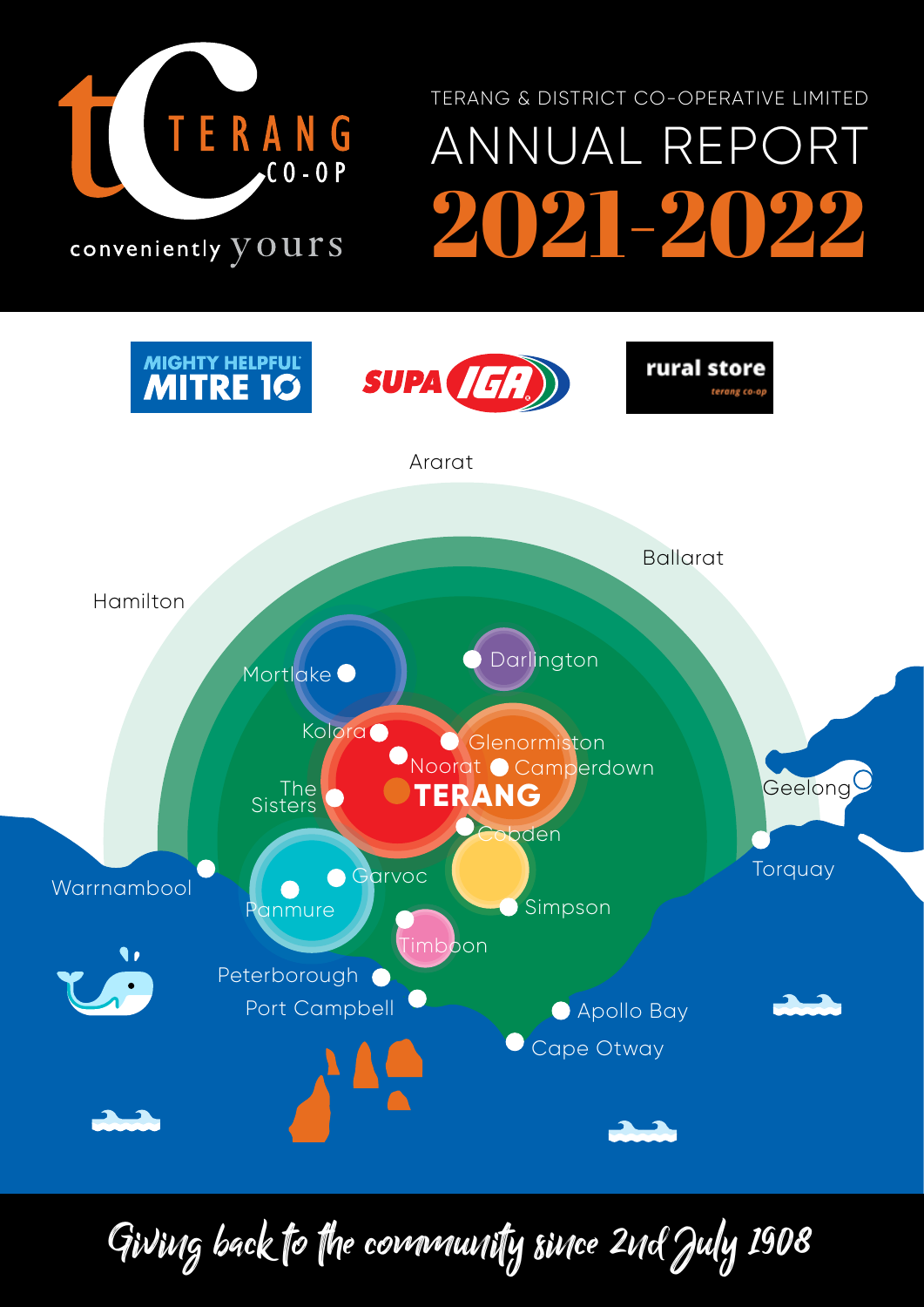## Your Board of Directors



## **GEOFF BARBY - CHAIRMAN**

Geoff joined the Terang Co-op Board in September 2016. He serves on all the Co-op's committees, being the Finance & Audit Committee, the Strategy & Risk Committee and the Governance Committee. Geoff is now retired but his last full-time occupation was in risk management with Powercor following service with the former State Electricity Commission. Geoff has also served on the Terang College School Council and the Terang-Mortlake Health Service Board.



## **NIGEL BRUCKNER**

Nigel joined the Board in early 2011. He chairs the Finance & Audit Committee. Nigel is currently a director at Silvan Ridge Business Advisers after many years operating his own accounting practice, Bruckner & Associates. Nigel has also served on the Terang-Mortlake Health Service Board.



## **ROB DURANT**

Rob's current term on the Board started in October 2018 but he also served on the Board from 2007 to 2014. He serves on the Strategy & Risk Committee. Rob, a qualified agronomist, is semiretired and works as a casual teacher, in agriculture, with South West TAFE. Rob is currently involved with local community organizations such as the Terang Cemetery Trust and the Terang Racing Club.



## **ELIZABETH GREEN**

Elizabeth joined the Board in March 2020. She is deputy chair of the Co-op and serves on both the Governance Committee and the Finance & Audit Committee. Elizabeth is currently the Chief Operating Officer at Lyndoch Living Ltd and, prior to that, was the Chief Financial Officer at Mpower Inc. Elizabeth has also served in a variety of other community organizations in the local community.



## **BRENDAN KENNA**

Brendan joined the Board in late 2012. He serves on the Co-op's Finance & Audit Committee. Brendan runs a mixed farming operation at Ellerslie and has served other local organizations such as the St Thomas Primary School Council, the East Framlingham Golf Club and the Terang & District Racing Club.



## **LINDA KENNA**

Linda joined the Board in late 2013. She chairs the Co-op's Governance Committee. Linda has a background in accounting and is currently the Business Manager at St. Thomas' Primary School in Terang. Linda has served other organizations in the community, including those associated with local schools and sporting clubs.



## **VICKI WHITING**

Vicki joined the Board in late 2012. She serves on the Co-op's Strategy & Risk Committee. Vicki operates a wedding and event hire business, Lush Events, and an accommodation business. Vicki has been involved with local schools, sporting clubs and is currently a member of St Thomas' Parish Finance Committee.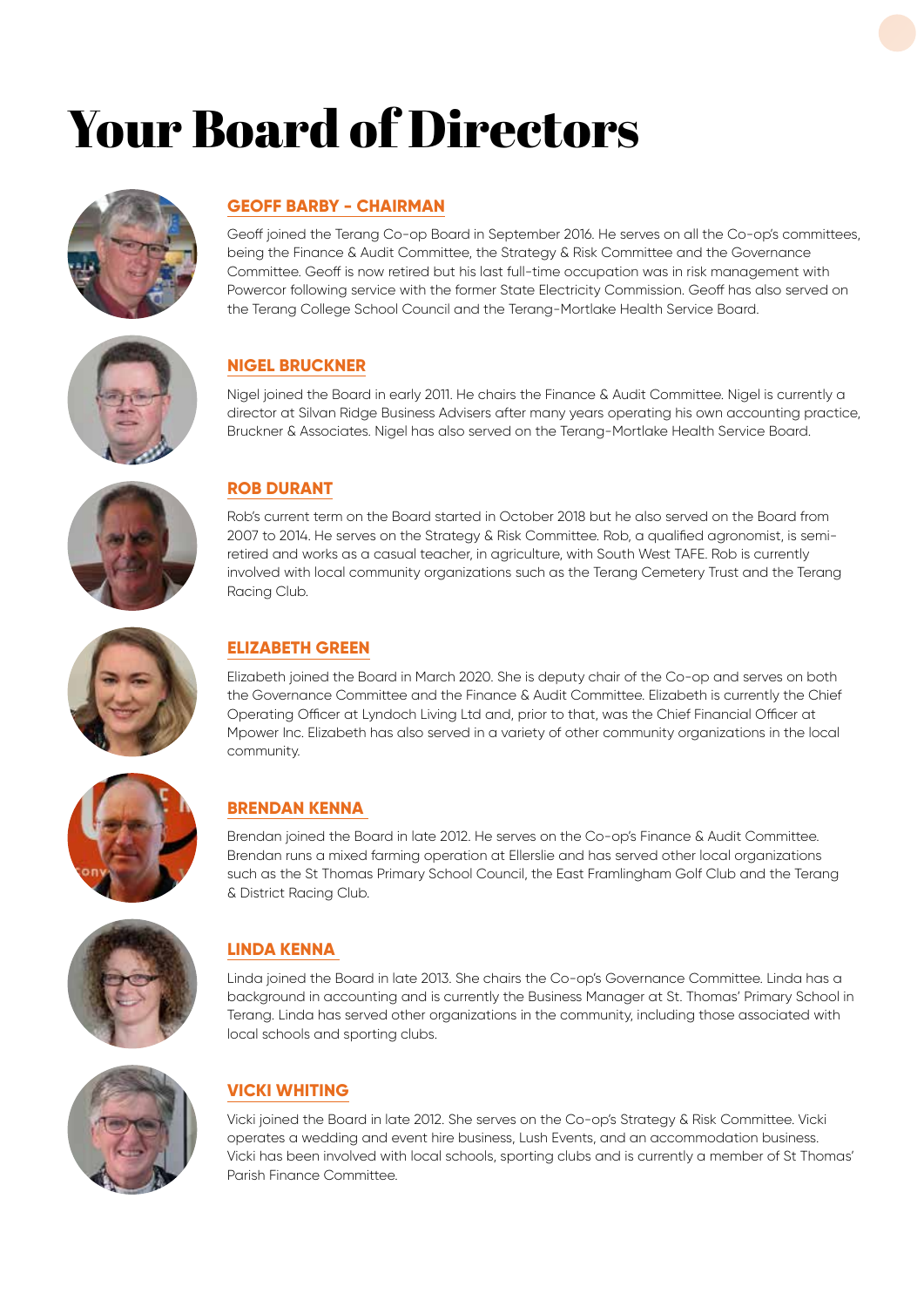# Chairman's REPORT

ON BEHALF OF THE BOARD OF DIRECTORS OF THE TERANG AND DISTRICT CO-OPERATIVE LIMITED, I AM PLEASED TO PRESENT THE 2021- 2022 ANNUAL REPORT.

Whilst COVID-19 is still with us on a daily basis, this year was always going to be hard work trying to retain the business and customers delivered to us last year due to travel restrictions, lockdowns and a general feeling in our communities of not wanting to venture far. We set bold targets, not really knowing how the year would pan out and our results were far better than we could have imagined. As we shrug off the final effects of COVID-19 we can certainly look forward to greater success across the Co-op.

Our IGA Supermarket has continued to thrive in our community on the back of our refurbishment and has continued to serve our valued customers, members and the Co-op well. Ably led by Paul Bailey and Darren Gee the shop floor has seen new open display cases in the deli replacing outdated high profile display equipment. This has really contributed to the fresh feeling of the vegetable and deli offering and it is very pleasing to see the continued growth of these areas.

Topping off the year with an award at the State IGA Awards of Retail Excellence, we were very excited to receive the award for Best Grocery and General Merchandise Department. This is a great reward for the diligence and hard work of all of our IGA employees. Congratulations to all the staff, category managers and store managers for their hard work that is being noticed State wide. To be recognised in such a manner, given that COVID-19 still presents daily challenges, is a wonderful effort that reflects the commitment of all staff to customer service and teamwork. Well done.

Our hardware businesses continue to go from strength to strength. Michael Boote and Jo Bailey, and their teams, continue to present a bright welcoming store experience, day in and day out. They too were in the awards mix with Terang Mitre10 being a finalist in Hardware Australia Store of the year and Jo Bailey a finalist in Hardware Australia Employee of the Year.

Topping this off we had Camperdown taking out the award for small format Mitre10 Store of the year for Victoria/Tasmania. Like our IGA, this is team recognition for the work our hardware staff do on a daily basis, making sure that the stores present well to our retail and trade customers, backed up with great service and an extremely healthy bottom line for both businesses.

Our Rural Store Manager, Alison Lee, stepped aside as she brought into the world a lovely baby bundle and handed

over to Will Bredin. Will has been working to freshen up the store and rationalise the stock holdings, working towards increasing the efficiency and reach of this rural aspect of our Co-op businesses.

After many months of working with a south-east South Australian GEA branded dairy services business we were able to close our 360 Dairy Solutions division and just focus work activities on the sheet metal services side of that business.

Conscious of the dependence of many Co-op members on dairy services, this liaison work has evolved an ongoing availability of GEA based support for our Dairy Solutions customers and allowed the Co-op to focus on our strategic retail business strengths. As sad as closing part of a Co-op business is, this is a good outcome for Coop and members and provided a seamless transition for customers to the new provider.

This year's trading has again been strong for the Coop and the Board and Management are pleased to announce a profit before tax of \$821,835, a sound follow up to last year's record figure and a great testament to the hard work our staff have put in to retain the custom from last year.

We are also pleased to announce that \$72,721 has been distributed in sponsorship and donations to many of our community organisations. Also, in the last year your Co-op accrued \$286,513 in members' rewards to thank you all for your patronage and loyalty.

The Co-op Board also decided to again waive this year's points expiry at the end of February as a profit-sharing members reward.

Our Co-op is only ever as strong as the support we are given from you, our members and community. To that end we welcomed 189 new members to our Co-op this year and thank them for their support and we encourage anyone in our communities who are not members to consider joining. Our ever-popular seniors' discount has continued to reward senior members of our communities to whom we owe so much.

As a Board we continue to look towards ensuring a sustainable future for our members and our Co-op communities.

Our strategic plan and management's business plans set out initiatives for further developments, improvements in our range and offer to customers, upgraded systems to improve our efficiency and development of our people, our greatest asset.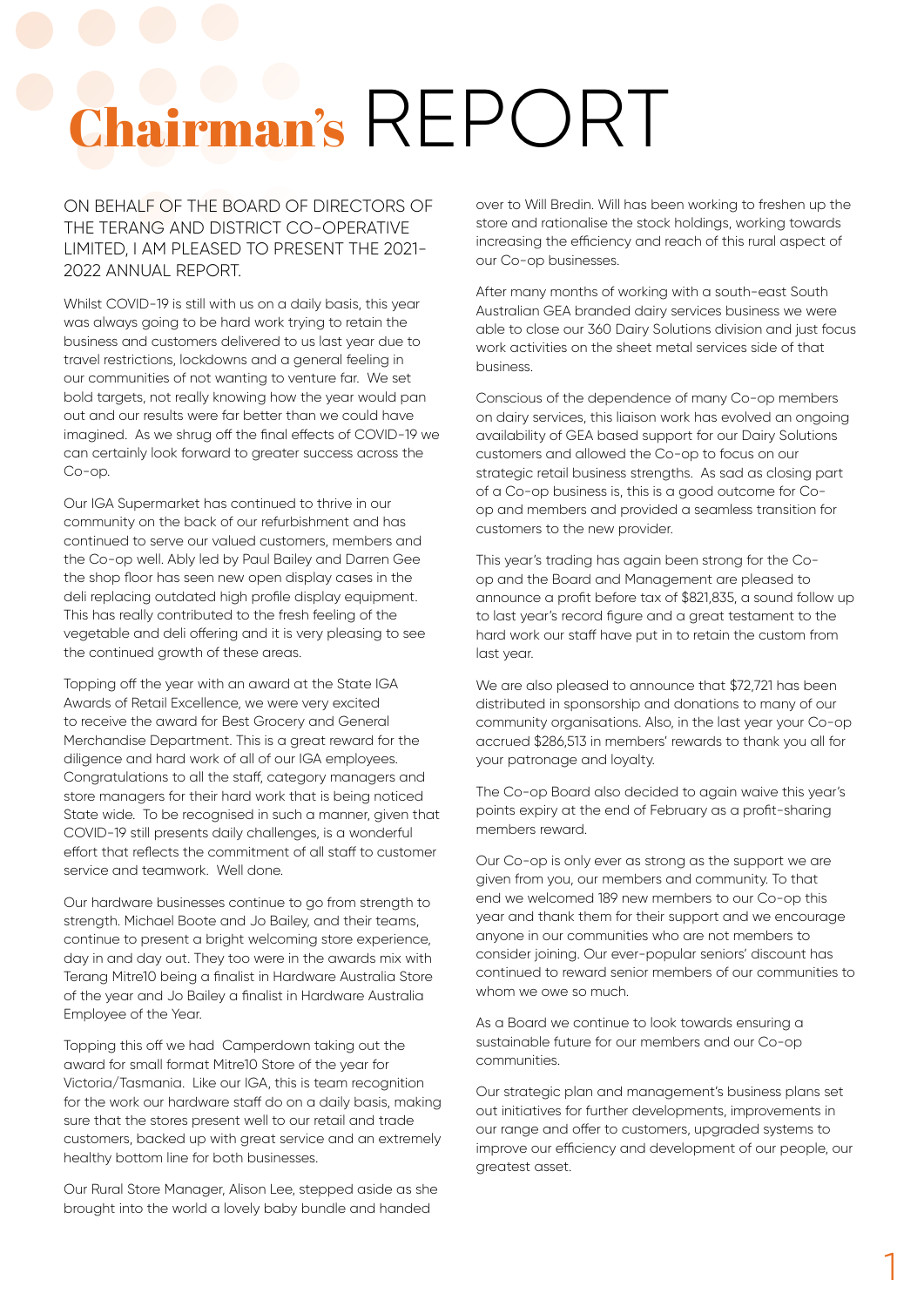On behalf of the Board, I would like to sincerely thank the Co-op's management and staff for their hard work and attention to detail in the past year. Without this crucial support from staff and management, our above achievements would not have been possible.

I would also like to take this opportunity to thank my fellow Board members for dedication to their director roles and for the many hours that they commit to their Board and sub-committee roles.

To our Members and Customers, who are the reason for our existence, we thank you for your patronage and trust. Your

Board are very confident that our Co-op will continue to grow as we head into our 115th year of operation.

Thank You

## **GEOFF BARBY**



## 2022 AT A GLANCE

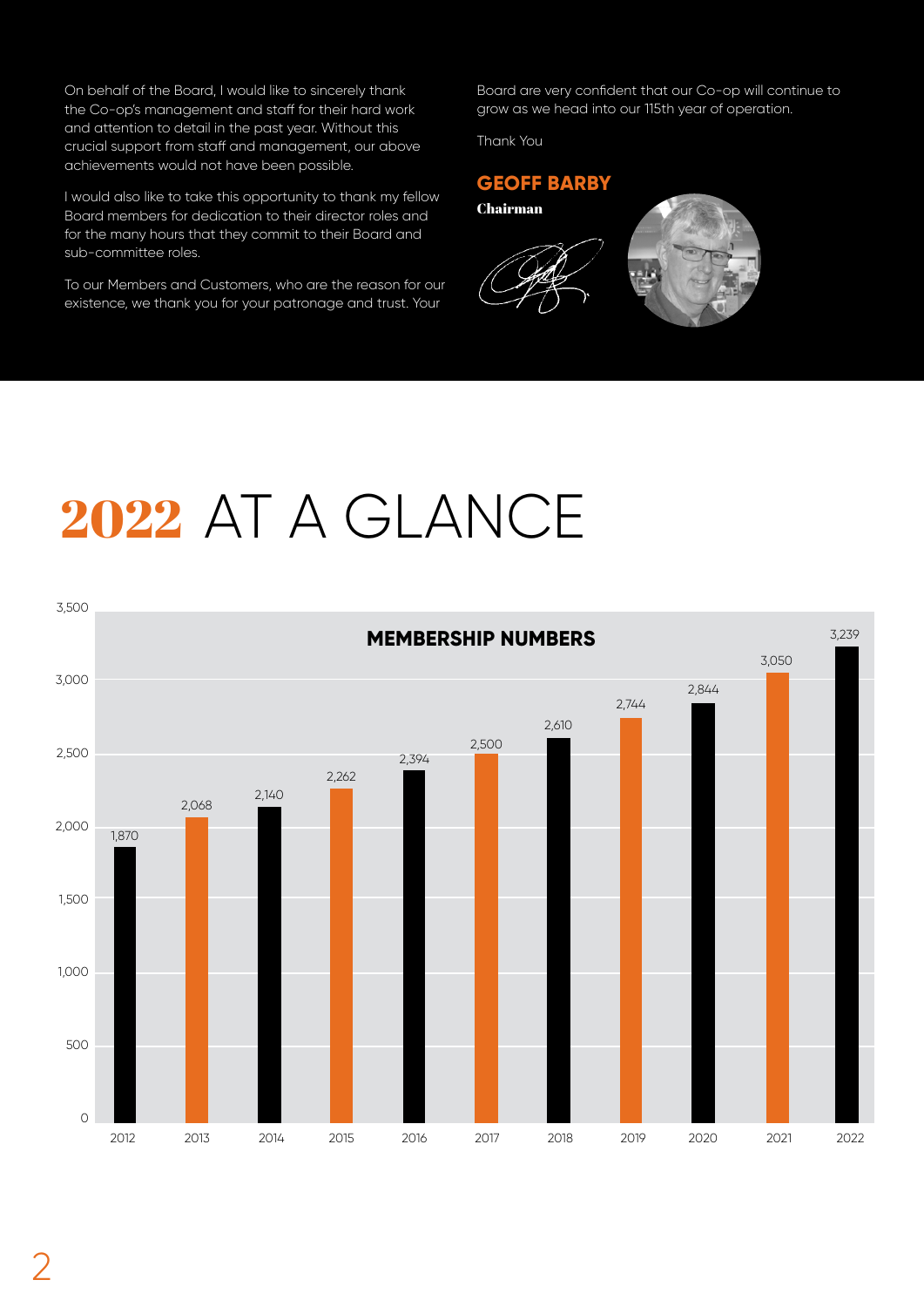# CEO REPORT

THE 2021-22 FINANCIAL YEAR PROVED TO BE ANOTHER, CHALLENGING AND EXCITING BUSINESS YEAR WITH CONTINUED CHANGE ACROSS THE CO-OP.

The final turnover of \$29m is another great result, \$2.3m, or 7.5%, below the previous record year.

We were close to meeting the sales objectives which is principally due to changes made in business practices in the past. We captured more gross profit with better controls in place and the management team managed to deliver another extremely good net profit for the Co-op.

As in the previous year we had consistent COVID-19 challenges, intermittent lock downs, administration staff working from home and, last year, staff needing to isolate for seven days for having COVID-19 or by being a close associate. 2021 was another tricky year in that regard.

Achieving a total turnover of \$29m, the Co-op exceeded the pre-Covid 2019-20 year turnover by 18%. This growth was built off strong IGA + Liquor sales and consistent sales performance from both Mitre 10 businesses. Our rural businesses delivered mixed results with the Rural Store continuing a slow but steady pattern of growth but with 360 Dairy Solutions requiring greater senior management focus as the year progressed.

Management continued to focus on operational capability, prudent business controls and capturing sales growth across the board, delivering a final business profit of \$821,835. As with the previous financial year this is certainly a result for all to celebrate and to be exceptionally proud of.

The Executive and Board continued to focus on achieving industry benchmarks as we had targeted in 2020-21. The result continues to build on our previous years achievements. This can be attributed to the entire team as we lock in the operational changes, along with staff members taking ownership of their roles and realising the importance of the implementation of best practices in all business operations.

We are very proud of what we have been able to deliver to our community in the last couple of years. Not only do we have a great supermarket, a great trade and retail home improvement store, we have an engaging and exciting community Co-op.

Our Co-operative is being nominated for state awards in many facets of our businesses. Both Mitre 10 businesses have received nominations for business awards, with

Camperdown winning the best small format Mitre 10 award. Our IGA + Liquor received seven state nominations in the Supa IGA category, which is an amazing achievement in just being nominated. We came away with our Grocery & Merchandise offer being awarded the best in that category for the state. It is member support of the Co-op that enables the Board to reinvest in our businesses, enables us to keep up with current national trends or standards, and helps keep the Co-op and town vibrant and interesting.

The Co-op remains committed to supporting the local economy through providing employment opportunities and is proud to employ over 120 staff across the trading businesses and our administration office. In addition to employment, we are committed to supporting local businesses including contractors, suppliers, growers, and freight and maintenance providers in all areas of our operations. The Co-op has maintained the focus on supporting local suppliers. Our IGA + Liquor supports local wherever possible by stocking local products and items supplied by local and southwest Victorian growers and suppliers.

In 2020 we introduced step one of a management program developed with the Victorian Chamber of Commerce and Industry, hosting a day's introductory management training in Noorat. We repeated this course in 2021 and added a more advanced course for our initial management group. The training program was made up of current personnel in management or supervisory roles and staff members who have shown the potential to assume management roles in the future. This is the beginning of our succession planning where we identify and train people with the ability to go further in the organisation instead of simply promoting by length of service. Investing in our people is paramount for the future of the Co-op to ensure we are well placed with capable and skilled staff members to fill roles within the organisation as they become vacant.

We continued our sponsorship and donations program supporting numerous community organisations in the district. Again in 2021-22, where many organisations were hampered from their normal activities throughout the year, we are pleased and proud to be able to assist the community in such times of need. It is important to highlight here that we are only able to implement our sponsorship and donations program from our members' and the communities' day to day patronage of Co-op businesses. Your support of us enables us to support your community!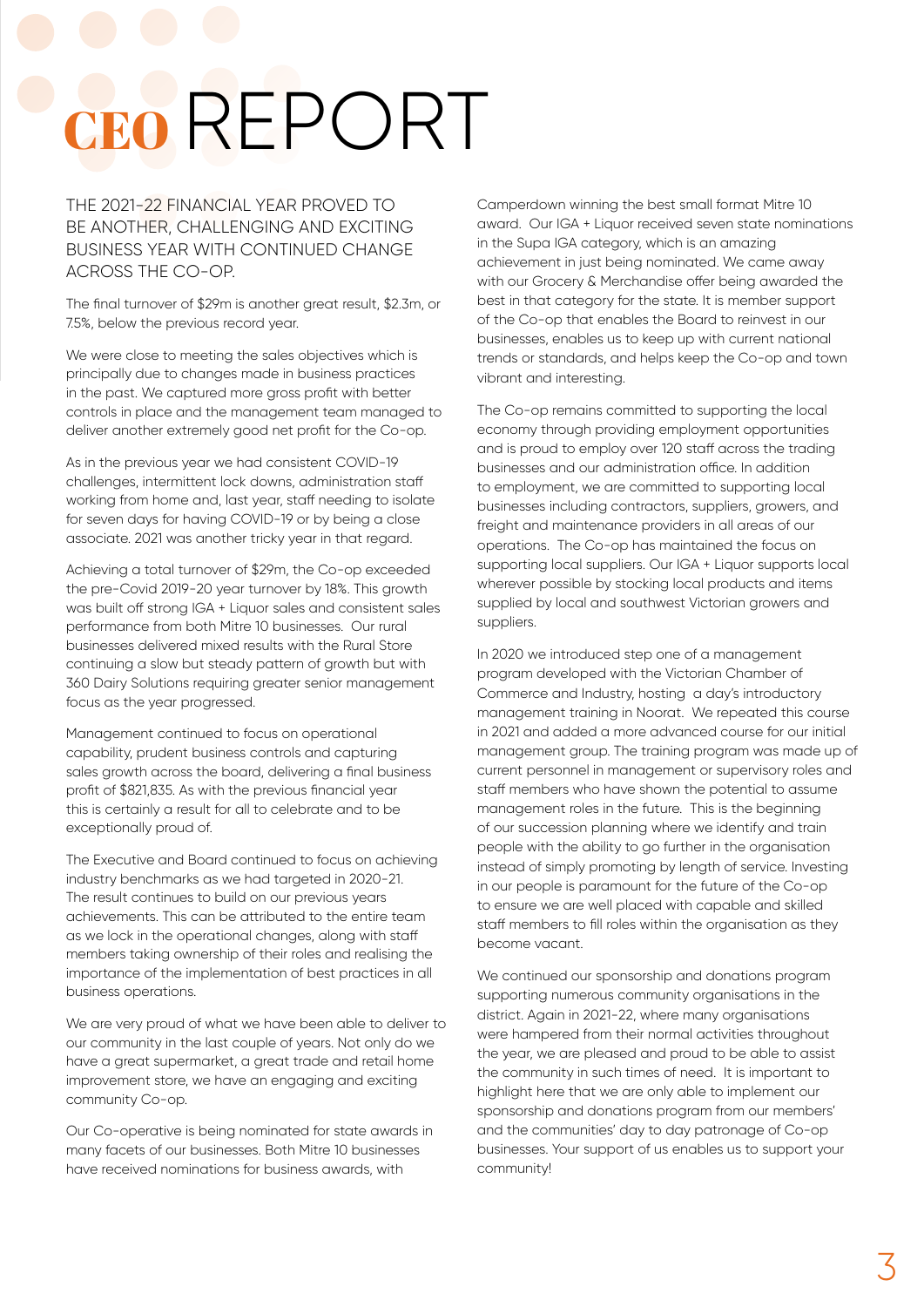As with previous years, we worked on building towards continual business improvement and this year our direction did not falter. Each divisional manager has their operational plan which remains a key focus to take us into the future. We continued to focus on achieving operational industry benchmarks which helped in delivery of the final business result, whilst we continually strive toward operational best practice in all we do.

My focus remains on the following crucial aspects of the business divisions:

- Business management improvement
- Stock reduction, predominantly slow moving and dead stock
- Building on Co-op and staff culture
- Strategic planning for the next 5 years.

In previous years' reports, I impressed on culture change. We feel that we have moved a long way towards our goal of culture change and I am impressed by the positive feedback we now receive from members. We have budgeted to survey staff and members, to measure any culture change to date, which we will do in the near future.

The management team worked closely together to ensure continual service improvement and an ever-improving offer to members and customers over all the businesses we trade. Throughout the year, each business has continued to focus on raising the bar in how the Co-op is presented to the public. The management team are to be congratulated for the significant changes in culture to date.

Our IGA + Liquor Supermarket continues to lead our business activities and performs well, delivering revenue of over \$15.5m. Our major upgrade in 2020 has continued to raise our supermarket standards and deliver increased basket sales. The fresh offer continues to evolve and delight members and our sales remain strong. The deli counter team continue to enhance the offer as we build on an ever-increasing demand for greater variety. Our online shopping and home delivery service continues to meet the needs of a growing segment of our customer base, and we intend to review this sector of the business in 2022 with a focus on driving more efficiencies.

A big thanks to all supermarket staff for working with us this year, embracing the challenges of change, and making our IGA + Liquor a great place to work. A number of staff have embraced expanded roles and stepped up admirably. Appreciative thanks go to Paul Bailey (Supermarket Manager) and Darren Gee (Assistant Manager) who continue to deliver an amazing shop everyday no matter what challenges are going on behind the scenes.

2021 has been another year of change around the Rural Store, especially with staff. Alison Lee has taken time out for family whilst Will Bredin stepped in as manager in her absence. Will has continued to work his way through

the business, improving the rural offer and housekeeping standards, and has on board an enthusiastic team.

The rural store team set about ensuring the business continues to improve in stock and endeavour to continue work on the overall rural offer. We are very proud of the store and the retail offer that we present to our customers every day. Unfortunately, we didn't achieve our sales target and therefore did not achieve the expected budget result. Big thanks to Alison, Will and the team for their contribution throughout the 2021-22 year.

2021-22 was always going to be a defining year for the 360 Dairy Solutions business as, in the past, the business had failed to deliver expected results. There have always been extraneous factors preventing quality performance from this business. Significant management time has been spent on identifying key factors in business improvement and turnaround over the time the Co-op operated the dairy service business. In 2021 management undertook a more forensic look at just how 360 Dairy Solutions performed in relation to other Co-op businesses, how this business fitted or complimented the Co-ops strengths and whether this business did fit in the long-term strategy of the Co-op.

The board accepted the management recommendation that the Co-op should look to exit the dairy service segment of the business and we should look for a willing party to take over this business. We did not have to look too far to find DTSE, a Mt Gambier GEA dealership, who were happy to acquire the necessary assets of 360 Dairy Solutions. We strongly believe that this decision is in the best interests of both the Co-op and members. We plan to continue the sheet metal, folding & hydraulic repair business on the Peterborough Road site as we have since 2014.

The Co-op's hardware division traded more than 5% up in revenue on the previous year, which in turn had seen 38% revenue growth on the year before that. The change to Mitre 10, management changes, improved merchandising standards and stock levels have all contributed to a complete overhaul of the Mitre 10 business.

A midyear lockdown adversely effected sales but the recovery following that lockdown was strong. The trade business remained strong with substantial activity in the local building sector and a strong funnel of shed sales kept Mitre 10 ahead of the previous year.

As noted in my 2020-21 report, significant staff changes in Camperdown have been very positive for the business and have built on the strong foundations following the remerchandising of the store three years ago. This business continues to go from strength to strength and delivered strong growth in 2021-22. The change to Mitre 10 not only lifted our image in the market but the stronger marketing and much improved merchandising seem to meet the demand and expectations of our customers.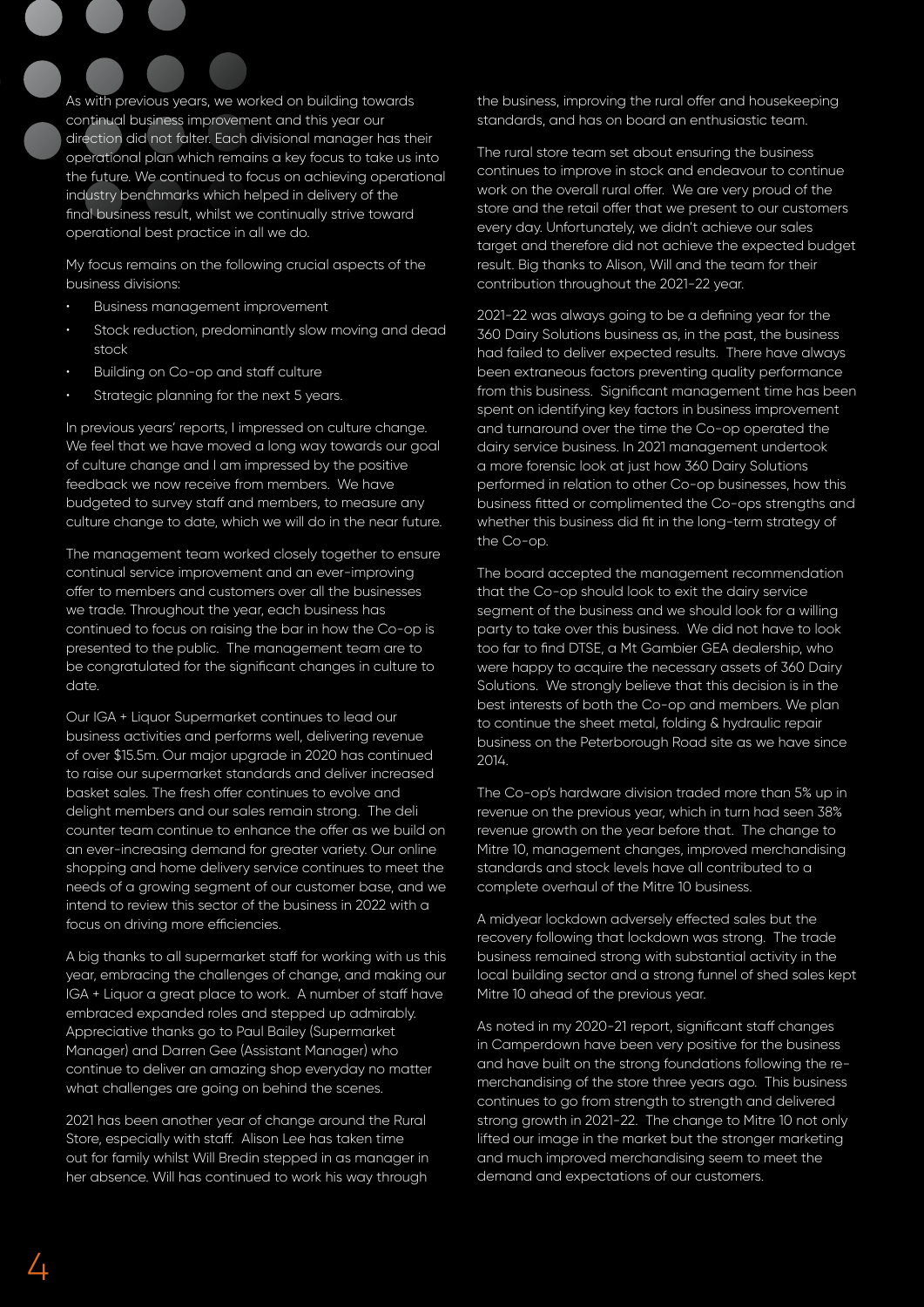The mighty Mitre 10 team, under Jo Bailey (Retail) and Michael Boote (Trade), continue to radically raise the bar across the business both through the customer service experience and ensuring that, often, we have the products on hand when they are needed. The management team have maintained accountability for both sales and service performance and we continue to see positive results through setting higher business standards and areater personal accountability.

We have a very strong home improvement offer in comparison to similar towns across the state, or country for that matter, and one which we can be extremely proud of. In testament to these comments, Mitre 10 Camperdown was judged the best small format store in the Independent Hardware awards for Vic/Tas and the Terang Mitre 10 is a nominated finalist in the Hardware Association Australia Store of the Year for Vic/Tas, along with Jo Bailey being nominated for the Hardware Association Employee of the Year. Well done, Jo.!

We continue to keep in mind our strategic plan for the next 3 to 5 years. We have considerable focus on our business and information systems in looking to make improvements. We are planning on developing a total integration of systems, with a view to faster access to crucial sales and

inventory data linked with a comprehensive membership relations management program. This will lead to better and more informed management decisions. In other words, the Co-op will evolve and change in an ongoing process of continual business improvement into the future.

I appreciate the Board's support and assistance from the management group and team members throughout the Co-op. I record my appreciation of all your efforts. It is a team I continue to be pleased and proud to be part of. It is hard work, but with persistence and teamwork we will achieve all we can for the betterment of the Co-op. In conclusion, I would like to say a big thank you to you, our loyal customers, and valued members of the Co-op. I look forward to celebrating another year's trading into 2022-23, building on the strengths of the Terang & District Cooperative Limited.

KEVIN FORD Chief Executive Officer



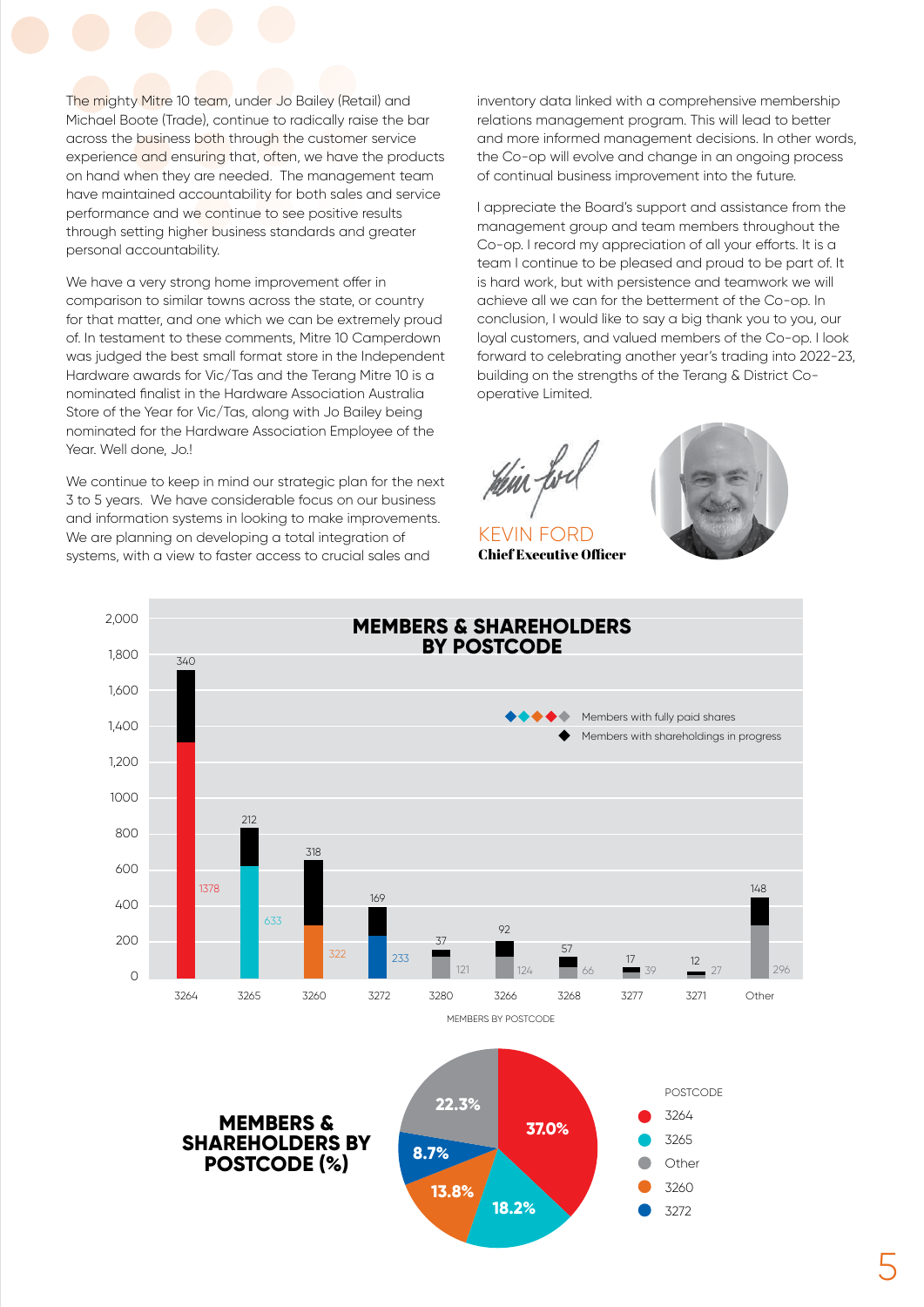# 2022 AT A GLANCE



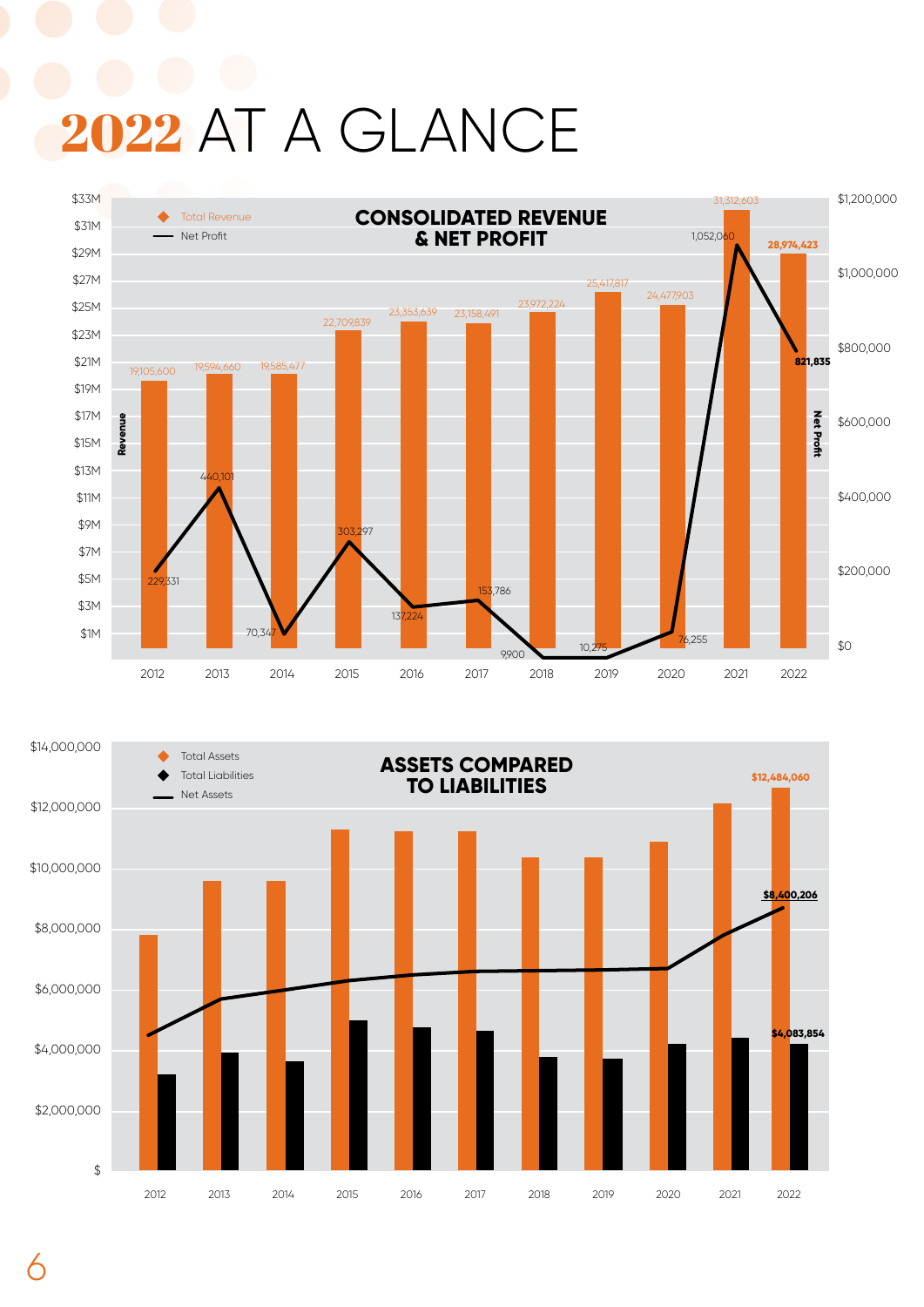# Directors' REPORT

YOUR DIRECTORS PRESENT THEIR REPORT ON THE TERANG & DISTRICT CO-OPERATIVE LIMITED FOR THE FINANCIAL YEAR ENDED 28 FEBRUARY 2022.

## **DIRECTORS**

The names of the directors in office at any time during, or since the end of the year are:

Mr Geoff Barby – Chairman Mr Brendan Kenna Mr Nigel Bruckner Ms Vicki Whiting Ms Linda Kenna Mr Robert Durant Ms Elizabeth Green

Directors have been in office since the start of the financial year to the date of this report unless otherwise stated.

## **DIRECTORS' MEETINGS**

Directors meeting attendance for the year was as follows:

| <b>DIRECTOR</b> | <b>ATTENDED</b> | <b>ELIGIBLE</b> |
|-----------------|-----------------|-----------------|
| Geoff Barby     | 10              | 11              |
| Brendan Kenna   | 10              | 11              |
| Nigel Bruckner  | 9               | 11              |
| Vicki Whiting   | 11              | 11              |
| Linda Kenna     | 11              | 11              |
| Robert Durant   | 11              | 11              |
| Elizabeth Green |                 |                 |

Additionally, all directors participate in one or more sub-committees that meet periodically to work through more detailed activities to streamline board meetings. All recommendations from these committees are reported to the full board for adoption.

## **COMMITTEE: FINANCE AND AUDIT**

Directors Other Members Elizabeth Green Kevin Ford, CEO Geoff Barby Damien Ryan, Finance & Business Manager Nigel Bruckner Brendan Kenna

### **COMMITTEE: GOVERNANCE**

Directors Other Members Elizabeth Green Kevin Ford, CEO Geoff Barby Robert Lane, Consultant Linda Kenna

## **COMMITTEE: STRATEGY AND RISK**

Vicki Whiting Kevin Ford, CEO Geoff Barby

Directors Other Members Robert Durant Robert Lane, Consultant

## **RESULT**

The net operating profit of the Terang & District Cooperative Ltd for the financial year after providing for income tax amounted to \$642,949 (2021 : \$792,969).

### **ACTIVITIES**

The principal activities of the Co-operative in the course of the year, have been to retail food and general merchandise and otherwise carry on the business of trading under the Co-operatives National Law Application Act 2013. No significant change in the nature of these activities occurred during the year.

### **EVENTS SUBSEQUENT TO BALANCE DATE**

No matters or circumstances have arisen since the end of the financial year which significantly affected or may significantly affect the operations of the Co-operative, the results of those operations, or the state of affairs of the Co-operative in future financial years.

#### **LIKELY DEVELOPMENTS**

Likely developments in the operations of the Co-operative and the expected results of those operations in future financial years have not been included in this report as the inclusion of such information is likely to result in unreasonable prejudice to the Cooperative.

#### **ENVIRONMENTAL ISSUES**

The Co-operative's operations are not regulated by any significant environmental regulation under a law of the Commonwealth or of a state or territory.

## **DIVIDENDS**

No dividends have been declared for the year ended 28 February 2022.

## **INDEMNIFYING OFFICERS OR AUDITOR**

No indemnities have been given or insurance premiums paid, during or since the end of the financial year, for any person who is or has been an officer or auditor of the Cooperative.

#### **PROCEEDINGS AGAINST THE CO-OPERATIVE**

No person has applied for leave of Court to bring proceedings on behalf of the Co-operative or intervene in any proceedings to which the Co-operative is a party for the purpose of taking responsibility on behalf of the Cooperative for all or any part of those proceedings.

The Co-operative was not a party to any such proceedings during the year.

#### **AUDITOR'S INDEPENDENCE DECLARATION**

A copy of the auditor's independence declaration as required under section 307C of the Corporations Act 2001 is included in the full financial report.

Signed in accordance with a resolution of the Board of Directors:



Signed at Terang, this 25th day of May 2022.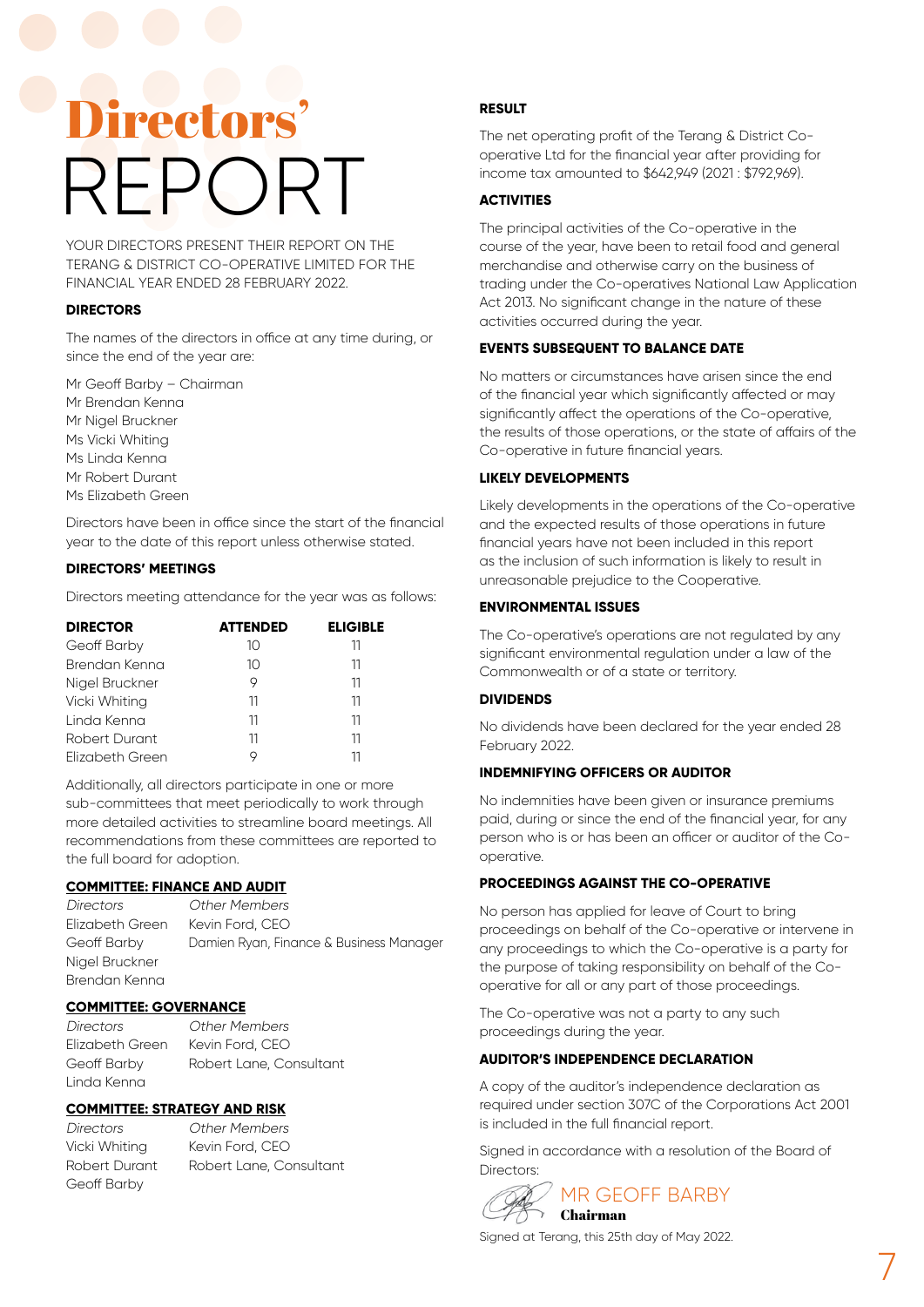

THE HARDWARE DIVISION ENJOYED A VERY SUCCESSFUL FINANCIAL YEAR, CONTINUING WITH THE STRONG TRADING RESULT THAT WE HAD EXPERIENCED IN THE PREVIOUS FINANCIAL PERIOD BY ACHIEVING ANOTHER RECORD TURNOVER.

This result was despite COVID-19 continuing to disrupt our business activities in so many ways. We went through four periods of hard lockdown for the year. This totalled forty-four days with our Hardware stores' doors closed to all customers other than essential workers and trades. Through all of that we still were able to service our customers to an outstanding level utilizing a variety of cashless methods such as Click & Collect, contactless delivery and contactless call and collect from within our carparks.

Our Mitre 10 central distribution warehouse suffered from many COVID-19 impacts and this had a big effect on stock levels causing shortages in many lines. Imported products, both manufactured and timber, also were badly impacted by the global knock-on effects of COVID-19 restrictions, further exacerbating supply issues.





**JO BAILEY**

## **MICHAEL BOOTE**

Retail Manager Terang and Camperdown Mitre 10 stores Trade Manager

> Throughout all of these impacts, our staff continued to find a way to meet demand and deliver "Mighty Helpful" experiences for our customers.

Prior to Christmas 2021, we added Kings Outdoor to our range of products at the Terang store which, with a greatly increased offer in our range of gift lines, created considerable additional foot traffic resulting in strong sales growth across those categories.

In a year with quite a few highlights for the hardware team, at the top of the list, our Camperdown store was nominated for and won the Mitre10 Small Format Store of the Year for the Victoria and Tasmania region. This wonderful result is a fitting recognition of the dedication and effort that our team at Camperdown put in each and every day to deliver a well-presented store with exceptional customer service levels.

We continue our quest for successful change and would like to thank the whole team for their support and help this year in improving how we meet the needs of members and customers.

# 2022 AT A GLANCE

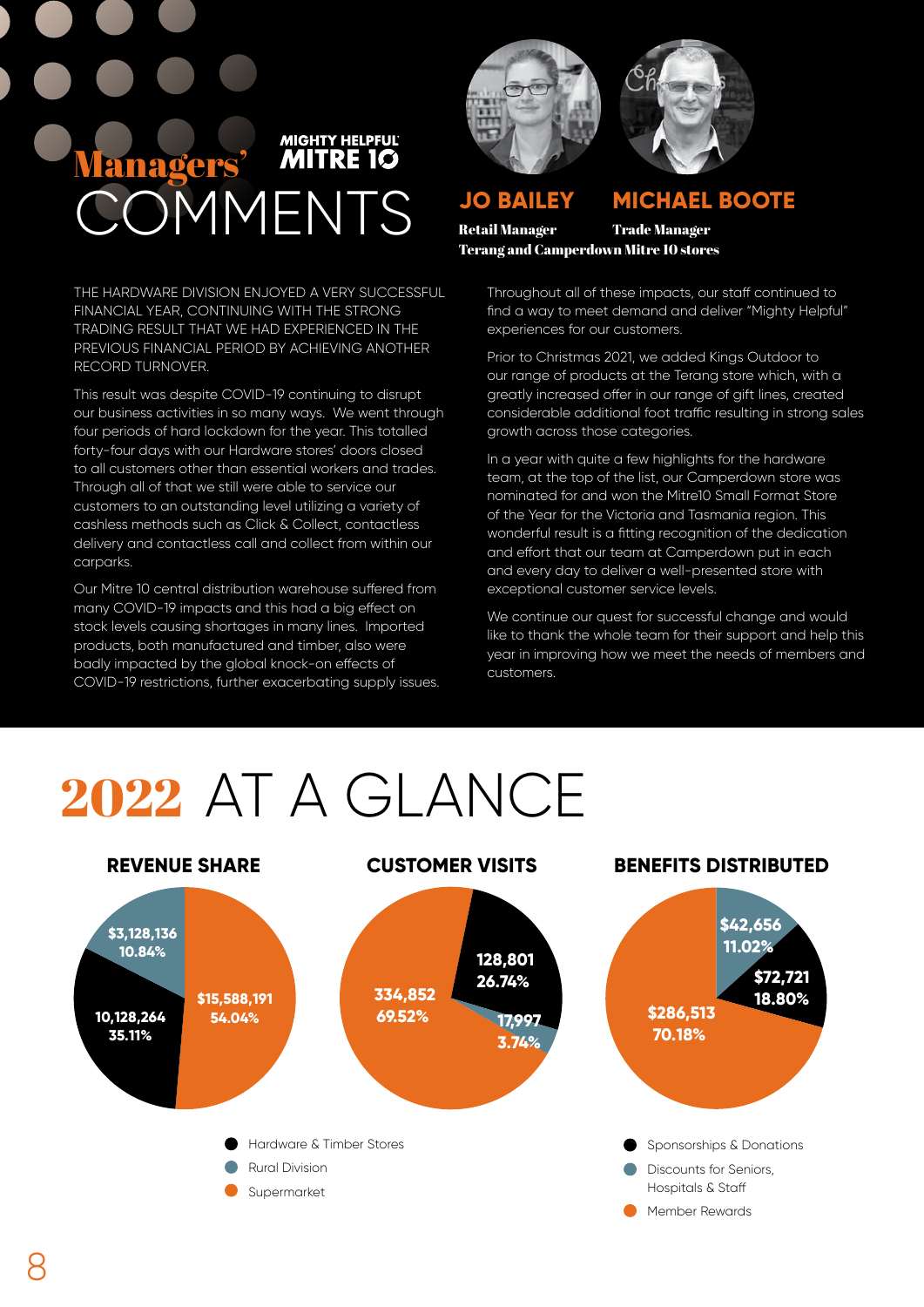## OMMENTS Managers'





## **PAUL BAILEY**

Manager of the Supa IGA store

IN SPITE OF ANOTHER CHALLENGING YEAR, WITH THE CONTINUING IMPACTS OF COVID-19 BEING FELT BOTH LOCALLY AND BEYOND, WE HAVE ENJOYED ANOTHER HIGHLY SUCCESSFUL YEAR AT THE SUPERMARKET OVER THE PAST FINANCIAL YEAR.

The fantastic 16% growth in sales last year, the first year of the pandemic, was a hard act to follow. This was consolidated upon in 2021-22 with most of this growth kept by the Co-op. The final result in 2021-22 was a \$712,895 profit, down slightly on the 2020-21 \$734,791 profit.

Widespread stock shortages have unfortunately often affected stock levels and availability within the Supermarket throughout the year. However, towards the end of the financial year we are beginning to see a return to normal levels again.

On a positive note, our fantastic team have been able to respond to customer feedback by introducing a wider range of new and exciting products across the whole supermarket.

We have seen a huge increase in customer online shopping, and our team as always has worked hard to pack and deliver these orders on time. This contactless delivery service has proven to be vital to our local community who have been affected by COVID-19 throughout the year.

I would like to thank my management team and the hard-working staff who, as always, have worked tirelessly and often under challenging circumstances, to deliver excellent service and results.

Their efforts were duly reflected by numerous nominations for awards of excellence at the IGA awards evening. We are very proud to have taken out the award for 'The Best Grocery and General Merchandise Department' for Victoria in the Supa IGA category.

We are now in the running for the national award in this category in July. This award is a credit to our whole Supermarket and I am always very proud of our team.

Finally, I would like to thank our members and customers for their continued support. Without them we could not have achieved the great success this year. We continue to welcome new members and customers to our wonderful store.

## **MMENTS Managers**



## rural store

terane co-o

## **WILL BREDIN**

Manager of the Rural Store

THE RURAL STORE IN 2021-22 HAS AGAIN BEEN DOMINATED BY COVID-19; MASK WEARING, QR CODES, STAFF ABSENCES, MANDATORY VACCINATIONS AND DAILY SANITIZING.

This was experienced by all staff, members and customers, but we are continuing to face challenges associated with the pandemic. Rising costs, particularly steel and freight, and the variable availability of goods, especially those from overseas, are ongoing issues we need to deal with.

The resilience of the staff keeping the Rural Store open and trading as an "essential business" is an excellent example of the cohesion of our developing Rural Store team.

Affiliation with the NRI has given us some protection from rising costs and provided some valuable forecasting of goods availability.

Capital improvements in the warehouse have seen repairs to the concrete flooring and added further shelving in the drive-through. This gave us the opportunity to change the layout to better reflect the equine and poultry range that the Rural Store continues to stock.

Our extensive ruminant range, an area of the business that is a current focus, is finally all together in the drive-through too.

Our expanded range of Kaiwaka outdoor clothing and Bogs footwear have been extremely popular in the wetter months.

The Husqvarna brand continues to grow over the summer. We are confident that the availability of new stock will improve in 2022 so that we may be able to meet the demand for this sought-after Husqvarna brand. High demand for small engine servicing has also kept our team very busy.

While challenging, the past 12 months has given the Rural Store an opportunity to develop a refreshed, resilient and supportive team.

We look forward to seeing you all in 2022-23.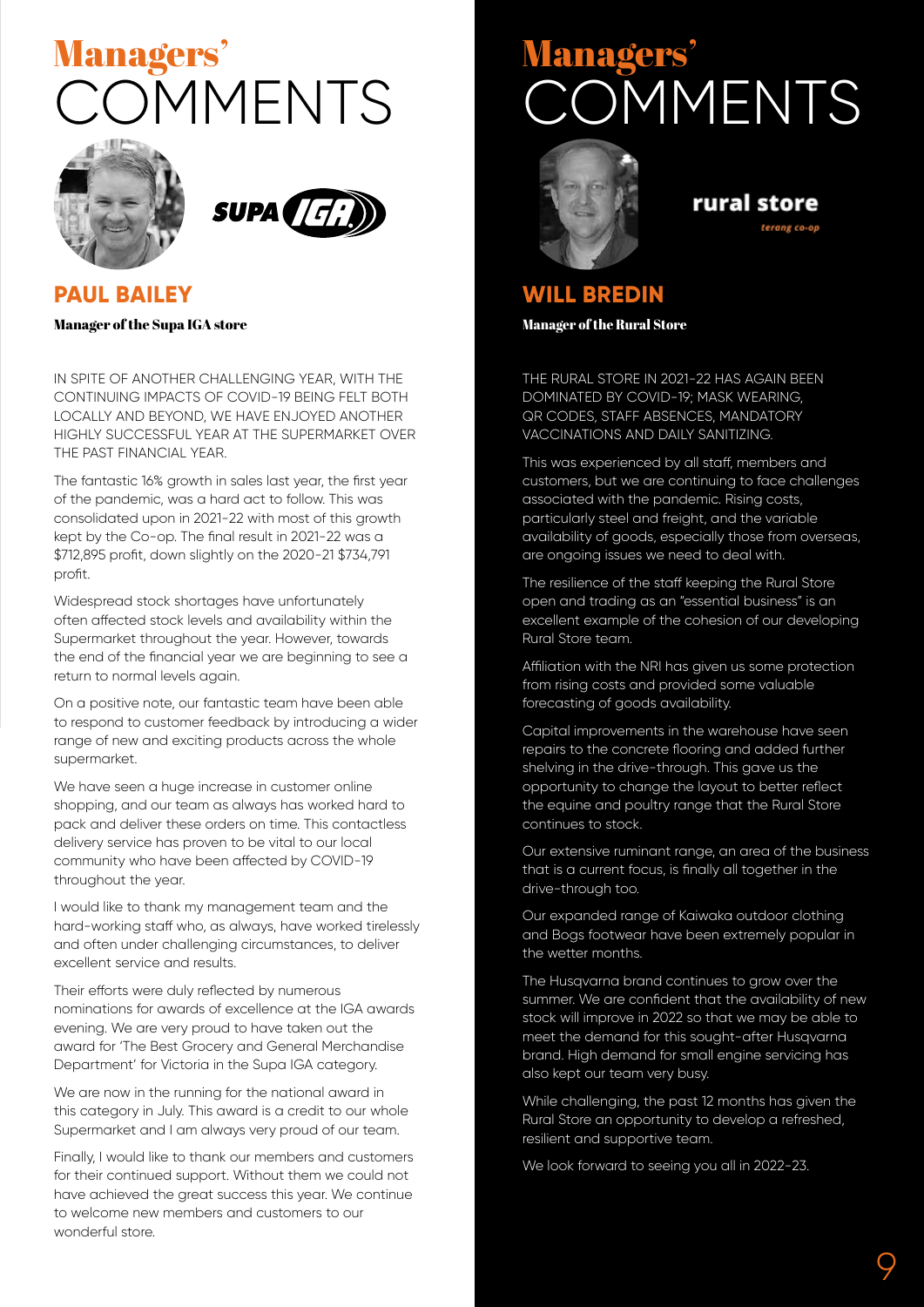TERANG & DISTRICT CO-OPERATIVE LIMITED DIRECTORS' DECLARATION & CONCISE FINANCIAL REPORT FOR THE YEAR ENDED **28 FEBRUARY 2022**

## **DIRECTORS DECLARATION**

The directors of the Co-operative declare that the Concise Financial Report for the year ended 28 February 2022, including the Statement of Comprehensive Income, Balance Sheet, Statement of Changes in Equity, Statement of Cash Flows and Notes to the financial report;

- **(a)** comply with Accounting Standard AASB 1039 Concise Financial Reports; and
- **(b)** is an extract from the full financial report for the year ended 28 February 2022 and has been derived from and is consistent with the full financial report of Terang & District Co-operative Limited.



MR GEOFF BARBY Chairman Signed at Terang, this 25th day of May 2022.

This declaration is made in accordance with a resolution of the Board of Directors

## **CONCISE FINANCIAL REPORT**

The concise financial report is an extract from the full financial report for the year ended 28 February 2022. The financial statements and disclosures in the concise financial report have been derived from the 2022 Financial Report of Terang & District Co-operative Limited. A copy of the full financial report and auditor's report will be sent to any member, free of charge, upon request.

The discussion and analysis is provided to assist members in understanding the concise financial report. The discussion and analysis is based on Terang & District Cooperative Limited financial statements and the information contained in the concise financial report has been derived from the full 2022 Financial Report of Terang & District Cooperative Limited.

## **INCOME STATEMENT**

The profit before income tax for the 2022 financial year is \$821,835 which represents a decrease of \$230,225 on the \$1,052,060 profit for the previous year.

The Hardware & Timber segment result for 2022 was a \$696,275 profit, a solid consolidation of the \$674,475 profit earned last year. Following the stunning revenue growth of 38% in the opening pandemic year, members and customers stayed on to push revenue up a further 5% in 2022. Gross margins were slightly down on 2021 but actually up on expectations set for the second pandemic year. Employee costs were managed well and were up by a little over 2%.

In the Rural segment, a revenue decrease of over 42% reflected the winding down of the dairy services outlet closed in early 2022. The \$587,335 loss is a big slump on last year's \$357,206 loss and is indicative of the write down of stock holdings at the closed dairy services outlet. Setting this closure aside, sales fell compared to 2021 and were below budget in ongoing operations. However, gross margins improved a little and payroll costs were well held.

The Supermarket segment again performed well. After last year's revenue growth of over 16%, there was a small decline of 2% in 2022 revenue. A larger decline had been expected. Improved margins and stable payroll costs meant that the Supermarket was able to deliver a \$712,895 profit for 2022, down slightly on the 2021 \$734,791 profit.

The overall Co-op's 2022 financial performance is an excellent follow up to the record turnover and record profit achieved in 2021. During 2022 the Co-op consolidated customer support accumulated in the midst of the Covid-19 pandemic and following extensive store improvements across the Co-op.

## **BALANCE SHEET**

Capital expenditure of \$550,000 was undertaken in 2022 whilst bank debt did not materially change. Inventories declined over 2022, including due to stock write downs in the Rural segment. The cash position improved during 2022 due to the excellent trading result.

## **CASH FLOW STATEMENT**

Cash flow benefitted from the excellent 2021 trading result. Inventory and receivables were steady overall and did not have a significant effect on the year's net cash flow. Some of the cash flow was devoted to reducing payables whilst some was accumulated.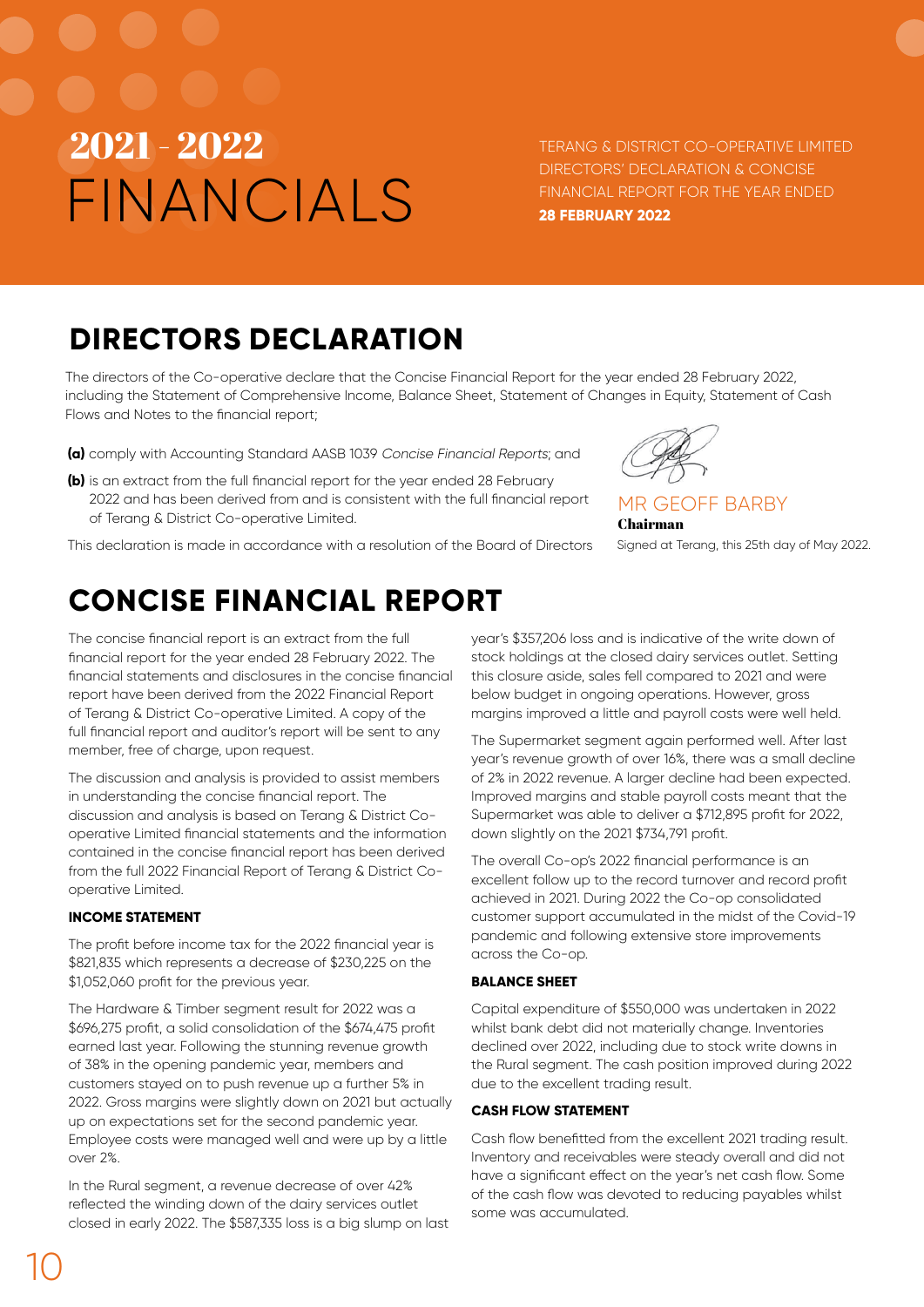TERANG & DISTRICT CO-OPERATIVE LIMITED CONCISE FINANCIAL REPORT FOR THE YEAR ENDED **28 FEBRUARY 2022**

## **STATEMENT OF COMPREHENSIVE INCOME**

|                                            | 2022<br>\$     | 2021<br>\$    |
|--------------------------------------------|----------------|---------------|
| Revenue                                    | 28,974,423     | 31,312,603    |
| Cost of inventories                        | (21, 846, 542) | (23,695,372)  |
| Employee benefits expense                  | (4,249,499)    | (4, 531, 371) |
| Depreciation expense and amortisation      | (502, 887)     | (396,988)     |
| Finance costs                              | (2,928)        | (6,480)       |
| Other expenses                             | (1,550,732)    | (1,630,332)   |
| Profit before income tax                   | 821,835        | 1,052,060     |
| Income tax expense                         | (178, 886)     | (259,091)     |
| <b>Profit for the financial year</b>       | 642,949        | 792,969       |
| Other comprehensive income                 |                |               |
| Revaluation of land and buildings          |                | 272,064       |
| Change in tax rates on revaluation reserve | 14,932         |               |
| Total comprehensive income for the year    | 657,881        | 1,065,033     |

The accompanying notes form part of these financial statements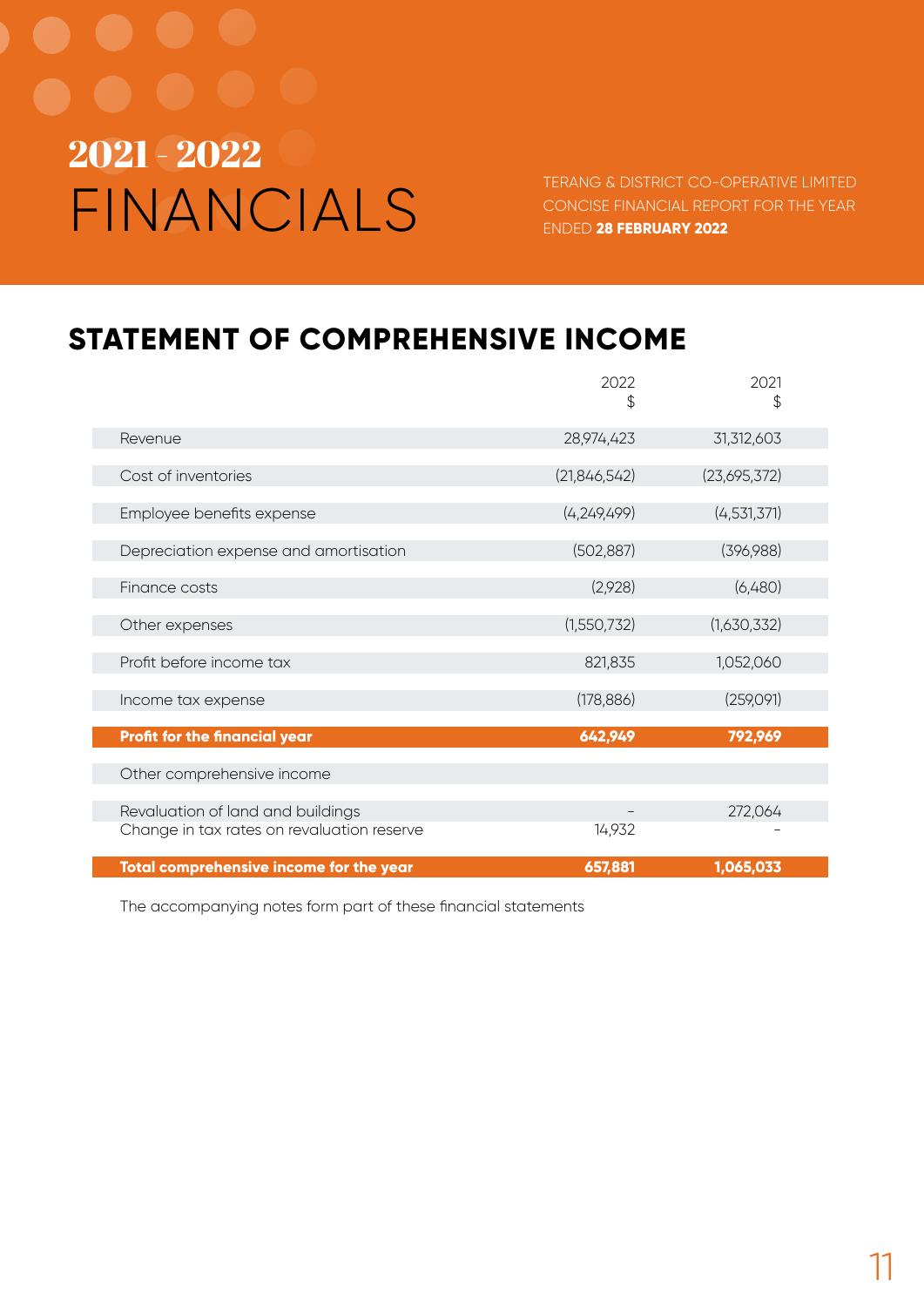TERANG & DISTRICT CO-OPERATIVE LIMITED CONCISE FINANCIAL REPORT FOR THE YEAR ENDED **28 FEBRUARY 2022**

## **BALANCE SHEET**

|                                                                                                                                                                                                              | <b>NOTE</b> | 2022<br>\$                                                              | 2021<br>\$                                                       |
|--------------------------------------------------------------------------------------------------------------------------------------------------------------------------------------------------------------|-------------|-------------------------------------------------------------------------|------------------------------------------------------------------|
| <b>CURRENT ASSETS</b>                                                                                                                                                                                        |             |                                                                         |                                                                  |
| Cash and cash equivalents<br>Trade & other receivables<br>Inventories<br>Other assets                                                                                                                        |             | 561,747<br>1,160,779<br>3,959,389<br>153,726                            | 94,279<br>1,332,732<br>4,215,145<br>126,099                      |
| <b>TOTAL CURRENT ASSETS</b>                                                                                                                                                                                  |             | 5,835,641                                                               | 5,768,255                                                        |
| NON-CURRENT ASSETS                                                                                                                                                                                           |             |                                                                         |                                                                  |
| Financial assets<br>Property, plant and equipment<br>Deferred tax assets<br>Right of use assets                                                                                                              | 3           | 30,000<br>6,280,475<br>261,750<br>76,194                                | 30,000<br>6,180,528<br>274,689<br>131,587                        |
| <b>TOTAL NON-CURRENT ASSETS</b>                                                                                                                                                                              |             | 6,648,419                                                               | 6,616,804                                                        |
| <b>TOTAL ASSETS</b>                                                                                                                                                                                          |             | 12,484,060                                                              | 12,385,059                                                       |
|                                                                                                                                                                                                              |             |                                                                         |                                                                  |
| <b>CURRENT LIABILITIES</b><br>Trade and other payables<br>Other liabilities<br>Lease liabilities<br>Interest bearing liabilities<br><b>Tax liabilities</b><br>Provisions<br><b>TOTAL CURRENT LIABILITIES</b> |             | 1,782,500<br>622,098<br>44,408<br>20<br>192,608<br>513,375<br>3,155,009 | 2,725,314<br>340,438<br>57,227<br>75,276<br>470,836<br>3,669,091 |
| NON-CURRENT LIABILITIES<br>Lease liabilities<br><b>Tax liabilities</b><br>Provisions<br>TOTAL NON-CURRENT LIABILITIES                                                                                        |             | 37,525<br>858,697<br>32,623<br>928,845                                  | 55,302<br>894,893<br>32,332<br>982,527                           |
|                                                                                                                                                                                                              |             |                                                                         |                                                                  |
| <b>TOTAL LIABILITIES</b>                                                                                                                                                                                     |             | 4,083,854                                                               | 4,651,618                                                        |
| <b>NET ASSETS</b>                                                                                                                                                                                            |             | 8,400,206                                                               | 7,733,441                                                        |
| <b>EQUITY</b><br>Contributed equity<br>Reserves                                                                                                                                                              |             | 177,444<br>2,401,216                                                    | 168,560<br>2,386,284                                             |
| Retained profits<br><b>TOTAL EQUITY</b>                                                                                                                                                                      |             | 5,821,546                                                               | 5,178,597                                                        |
|                                                                                                                                                                                                              |             | 8,400,206                                                               | 7,733,441                                                        |

The accompanying notes form part of these financial statements

F

I.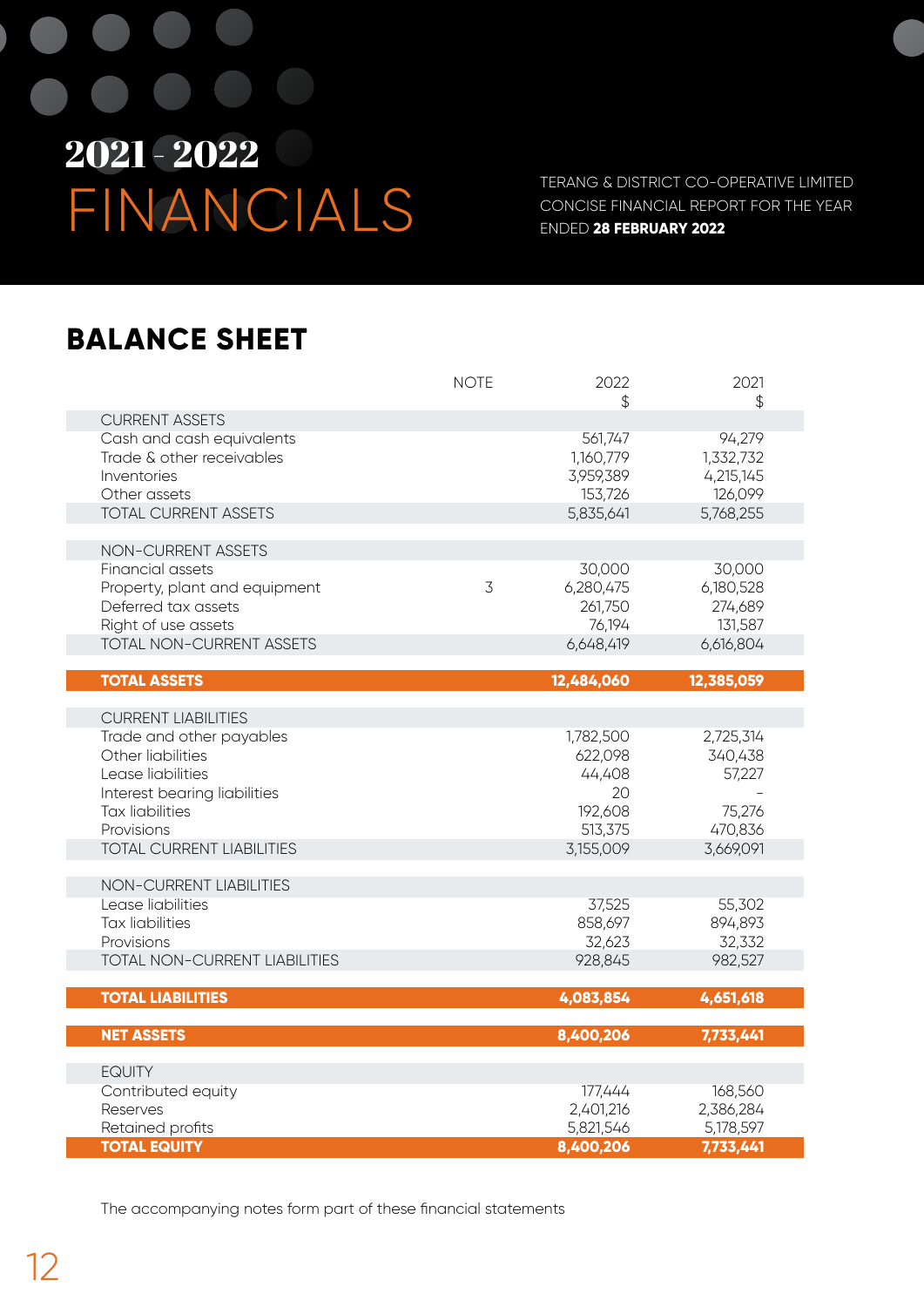TERANG & DISTRICT CO-OPERATIVE LIMITED CONCISE FINANCIAL REPORT FOR THE YEAR ENDED **28 FEBRUARY 2022**

## **STATEMENT OF CHANGES IN EQUITY**

|                                    | Contributed<br>Equity | Retained<br>Surplus | Revaluation<br>Surplus | Total     |
|------------------------------------|-----------------------|---------------------|------------------------|-----------|
|                                    | \$                    | \$                  | \$                     | \$        |
| <b>Balance at 1 March 2020</b>     | 159,406               | 4,385,628           | 2,114,220              | 6,659,254 |
| Other comprehensive income         |                       |                     | 272,064                | 272,064   |
| Surplus for the year               |                       | 792,969             |                        | 792,969   |
| Shares issued/(redeemed)           | 9,154                 |                     |                        | 9,154     |
| <b>Balance at 29 February 2021</b> | 168,560               | 5,178,597           | 2,386,284              | 7,733,441 |
| <b>Balance at 1 March 2021</b>     | 168,560               | 5,178,597           | 2,386,284              | 7,733,441 |
| Other comprehensive income         |                       |                     | 14,932                 | 14,932    |
| Surplus for the year               |                       | 642,949             |                        | 642,949   |
| Shares issued/(redeemed)           | 8,884                 |                     |                        | 8,884     |
| <b>Balance at 28 February 2022</b> | 177,444               | 5,821,546           | 2,401,216              | 8,400,206 |

The accompanying notes form part of these financial statements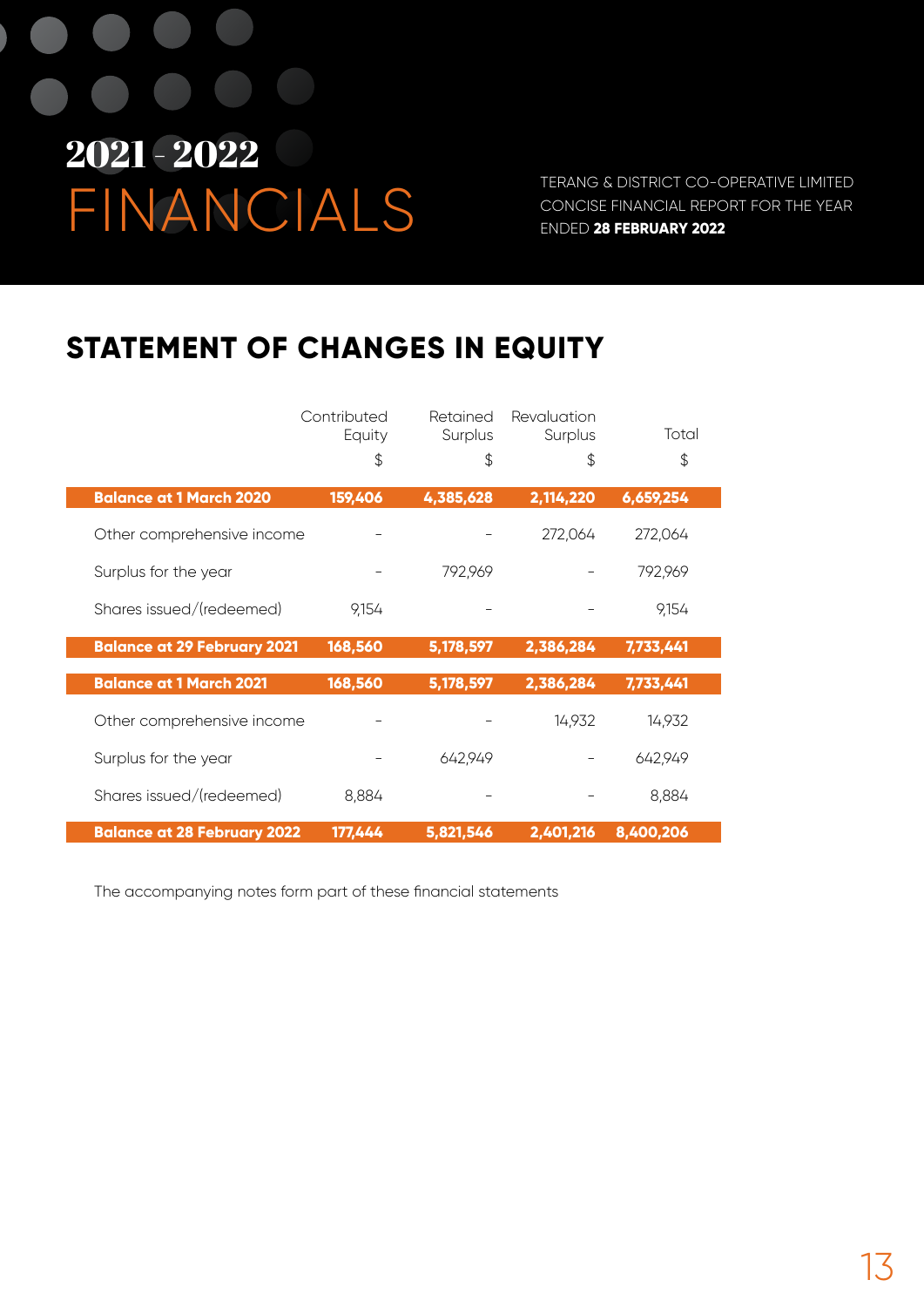TERANG & DISTRICT CO-OPERATIVE LIMITED CONCISE FINANCIAL REPORT FOR THE YEAR ENDED **28 FEBRUARY 2022**

## **STATEMENT OF CASH FLOWS**

|                                                                                                                                           | 2022<br>S                                          | 2021<br>\$                                                 |
|-------------------------------------------------------------------------------------------------------------------------------------------|----------------------------------------------------|------------------------------------------------------------|
| <b>CASH FLOWS FROM OPERATING ACTIVITIES</b>                                                                                               |                                                    |                                                            |
| Receipts from customers<br>Payments to suppliers and employees<br>Dividends received<br>Finance costs<br>Income tax paid                  | 29,355,085<br>(28, 232, 658)<br>7,992<br>(69, 879) | 31,344,080<br>(29,392,835)<br>4,152<br>(2,822)<br>(31,304) |
| Net cash provided by $/$ (used in) operating activities                                                                                   | 1,060,540                                          | 1,921,271                                                  |
| <b>CASH FLOW FROM INVESTING ACTIVITIES</b>                                                                                                |                                                    |                                                            |
| Payment for property, plant & equipment<br>Proceeds from available for sale<br>Proceeds from sale of property, plant & equipment          | (549,108)<br>6,698                                 | (1, 289, 396)<br>18,610<br>7,169                           |
| Net cash (used in) investing activities                                                                                                   | (542, 410)                                         | (1, 263, 617)                                              |
| <b>CASH FLOW FROM FINANCING ACTIVITIES</b>                                                                                                |                                                    |                                                            |
| Repayment of leasing liabilities<br>(Repayment of) / proceeds from borrowings<br>Proceeds from share issue /(payment for shares redeemed) | (59,566)<br>20<br>8,884                            | (57,981)<br>(610,000)<br>9,154                             |
| Net cash provided by $/$ (used in) financing activities                                                                                   | (50, 662)                                          | (658, 827)                                                 |
| Net increase / (decrease) in cash held                                                                                                    | 467,468                                            | (1,173)                                                    |
| Cash and cash equivalents at beginning of year                                                                                            | 94,279                                             | 95,452                                                     |
| Cash and cash equivalents at end of year                                                                                                  | 561,747                                            | 94,279                                                     |

The accompanying notes form part of these financial statements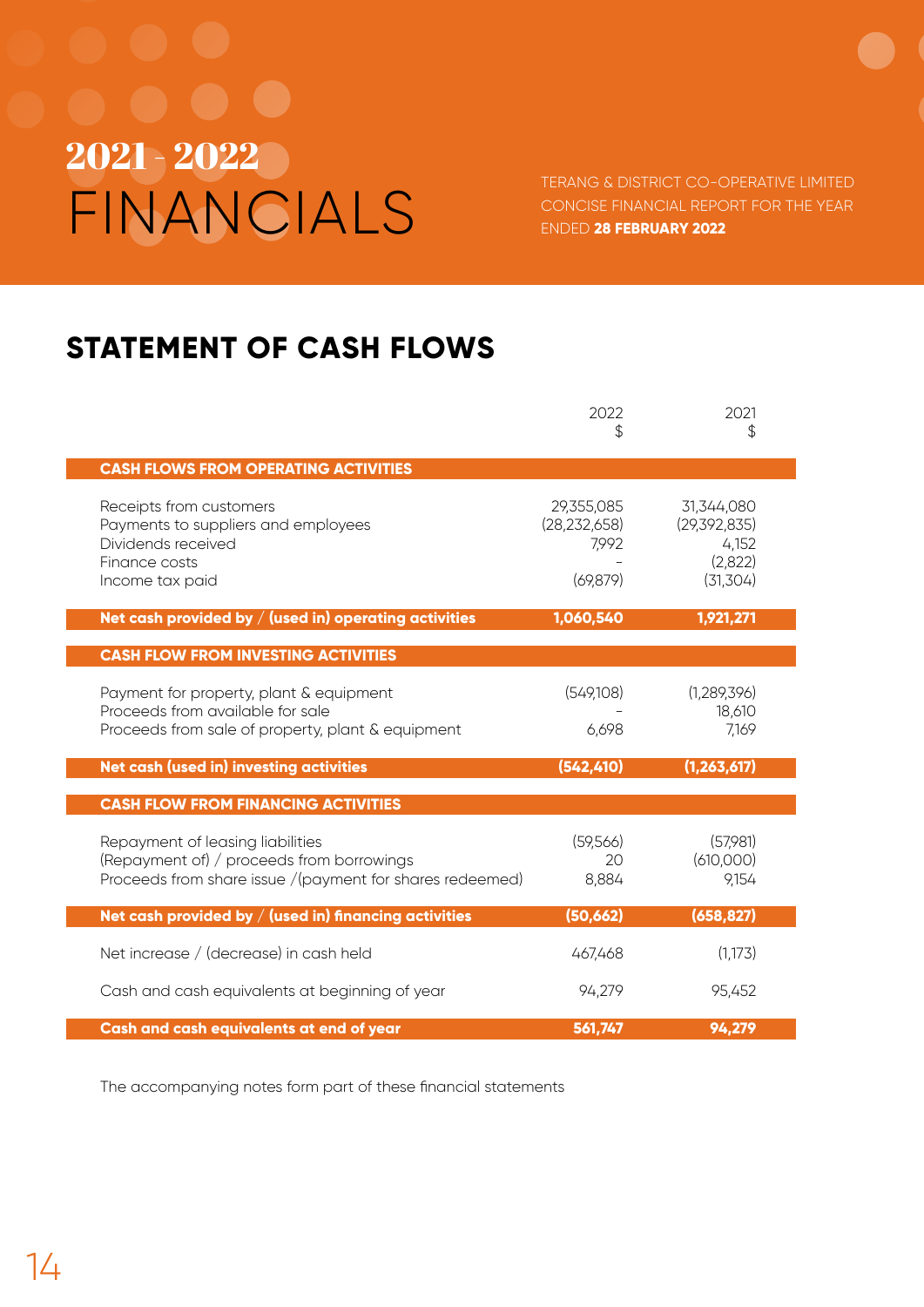# FINANCIALS  $2021$  –  $2022$  there a district co-operative limited

DIRECTORS' DECLARATION & CONCISE FINANCIAL REPORT FOR THE YEAR ENDED **28 FEBRUARY 2022**

## **NOTE 1: BASIS OF PREPARATION OF THE CONCISE FINANCIAL REPORT**

The concise financial report is an extract from the full financial report for the year ended 28 February 2021. The concise financial report has been prepared in accordance with Accounting Standard AASB 1039: Concise Financial Reports, the Co-operatives National Law Application Act 2013 and the Corporations Act 2001.

The financial statements, specific disclosures and other information included in the concise financial report are derived from, and are consistent with, the full financial report of Terang & District Co-operative Limited. The concise financial report cannot be expected to provide as detailed an understanding of the financial performance, financial position and financing and investing activities of Terang & District Co-operative Limited as the full financial report. A copy of the full financial report and auditor's report will be sent to any member, free of charge, upon request.

The financial report of Terang & District Co-operative Limited complies with all Australian equivalents to International Financial Reporting Standards (AIFRS) in their entirety. The presentation currency used in this concise financial report is Australian dollars.

## **NOTE 2: SEGMENT INFORMATION**

## **(a) Description of segments**

The Co-operative has determined the operating segments based on the reports reviewed by the Board of Directors that are used to make strategic decisions.

## **(b) Segment information provided to the board of directors**

The segment information provided to the board of directors for the reportable segments is as follows:

|                       | <b>Timber &amp; Hardware</b> | <b>Rural</b> |             | <b>Supermarket</b> |                | <b>Administration</b>    |            | <b>Total</b>                      |            |
|-----------------------|------------------------------|--------------|-------------|--------------------|----------------|--------------------------|------------|-----------------------------------|------------|
| 2022<br>\$            | 2021<br>\$                   | 2022<br>\$   | 2021<br>\$  | 2022<br>\$         | 2021<br>\$     | 2022<br>\$               | 2021<br>\$ | 2022<br>\$                        | 2021<br>\$ |
| Total segment revenue |                              |              |             |                    |                |                          |            |                                   |            |
| 10,128,264            | 9,647,302                    | 3,128,136    | 5,430,654   | 15,588,191         | 15,918,950     | 227,779                  | 289,969    | 29,072,370                        | 31,286,875 |
|                       | Total segment expenses       |              |             |                    |                |                          |            |                                   |            |
| (9,431,989)           | (8,972,827)                  | (3,715,471)  | (5,787,860) | (14, 875, 296)     | (15, 184, 159) | (227,779)                | (289,969)  | $(28, 250, 535)$ $(30, 234, 815)$ |            |
|                       | Operating result before tax  |              |             |                    |                |                          |            |                                   |            |
| 696,275               | 674,475                      | (587,335)    | (357,206)   | 712,895            | 734,791        | $\overline{\phantom{m}}$ |            | 821,835                           | 1,052,060  |
| Segment assets        |                              |              |             |                    |                |                          |            |                                   |            |
| 1,974,694             | 1,792,336                    | 1,204,145    | 1,712,461   | 780,549            | 856,892        | 8,602,362                | 8,023,370  | 12,561,750                        | 12,385,059 |
| Segment liabilities   |                              |              |             |                    |                |                          |            |                                   |            |
|                       |                              |              | -           | $\qquad \qquad -$  |                | 4,161,544                | 4,651,618  | 4,161,544                         | 4,651,618  |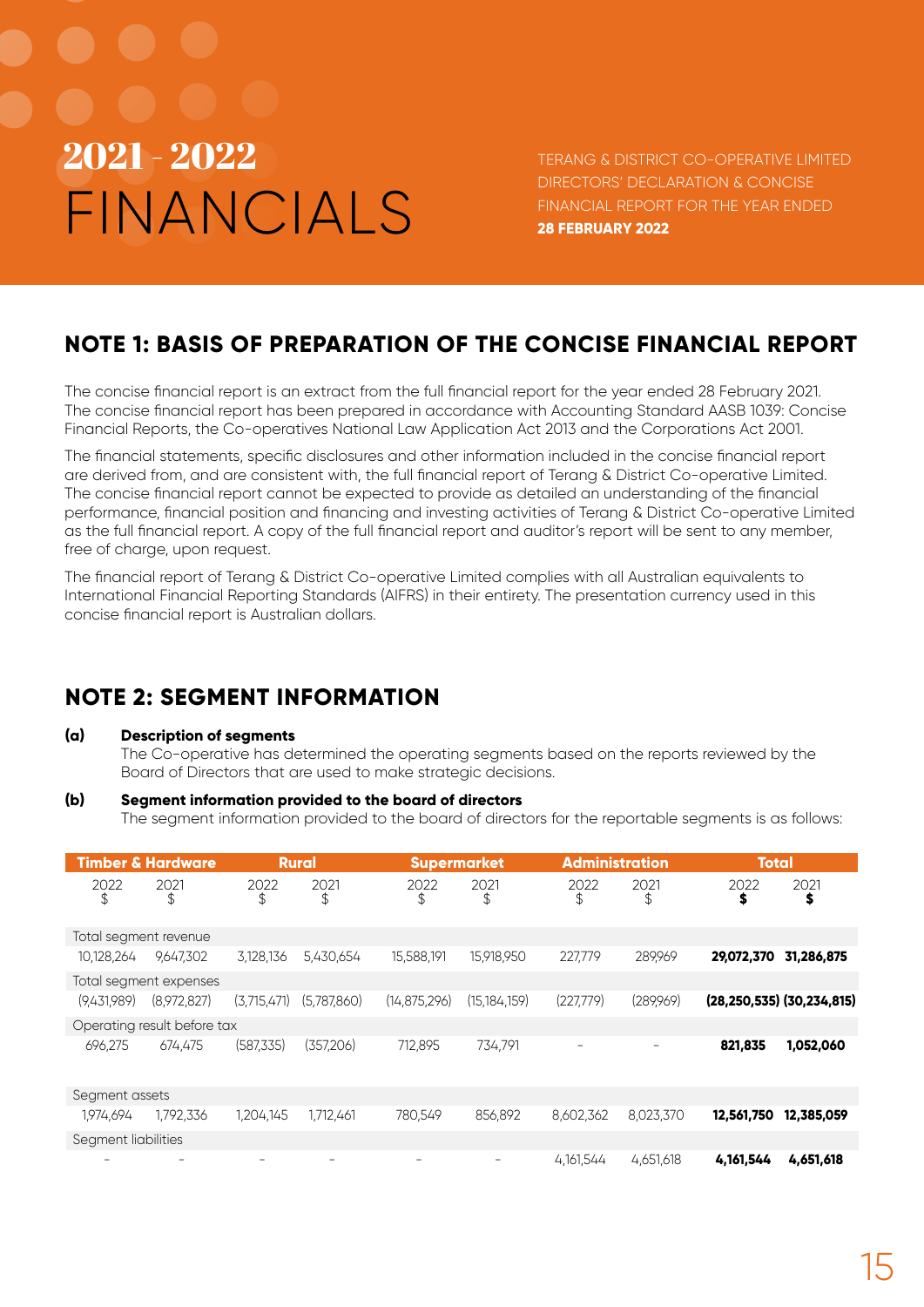

TERANG & DISTRICT CO-OPERATIVE LIMITED CONCISE FINANCIAL REPORT FOR THE YEAR ENDED **28 FEBRUARY 2022**

## **NOTE 3: PROPERTY, PLANT AND EQUIPMENT**

|                                              | 2022       | 2021        |
|----------------------------------------------|------------|-------------|
|                                              | \$         | \$          |
| Land - at valuation                          | 1,295,000  | 1,295,000   |
| Land - at cost                               | 169,420    |             |
|                                              | 1,464,420  | 1,295,000   |
|                                              |            |             |
| Buildings - at valuation                     | 3,400,000  | 3,400,000   |
| Buildings - at cost                          | 235,746    |             |
| Accumulated depreciation                     | (104, 539) |             |
|                                              | 3,531,207  | 3,400,000   |
| Buildings - leasehold improvements - at cost | 78,342     | 69,793      |
| Accumulated depreciation                     | (63, 512)  | (60,765)    |
|                                              | 14,830     | 9,028       |
|                                              |            |             |
| <b>Total Buildings</b>                       | 3,546,037  | 3,409,028   |
| Plant & Equipment - at cost                  | 1,840,873  | 2,552,422   |
| Accumulated depreciation                     | (898,740)  | (1,437,508) |
|                                              | 942,133    | 1,114,914   |
|                                              |            |             |
| Motor Vehicles - at cost                     | 709,437    | 710,766     |
| Accumulated depreciation                     | (381, 552) | (349,180)   |
|                                              | 327,885    | 361,586     |
|                                              | 6,280,475  | 6,180,528   |

## **Valuations of land and buildings**

Independent revaluation completed by Preston Rowe Patterson as at 28 February 2021 by Aaron Armistead Qualifications CPV AAPI 18353.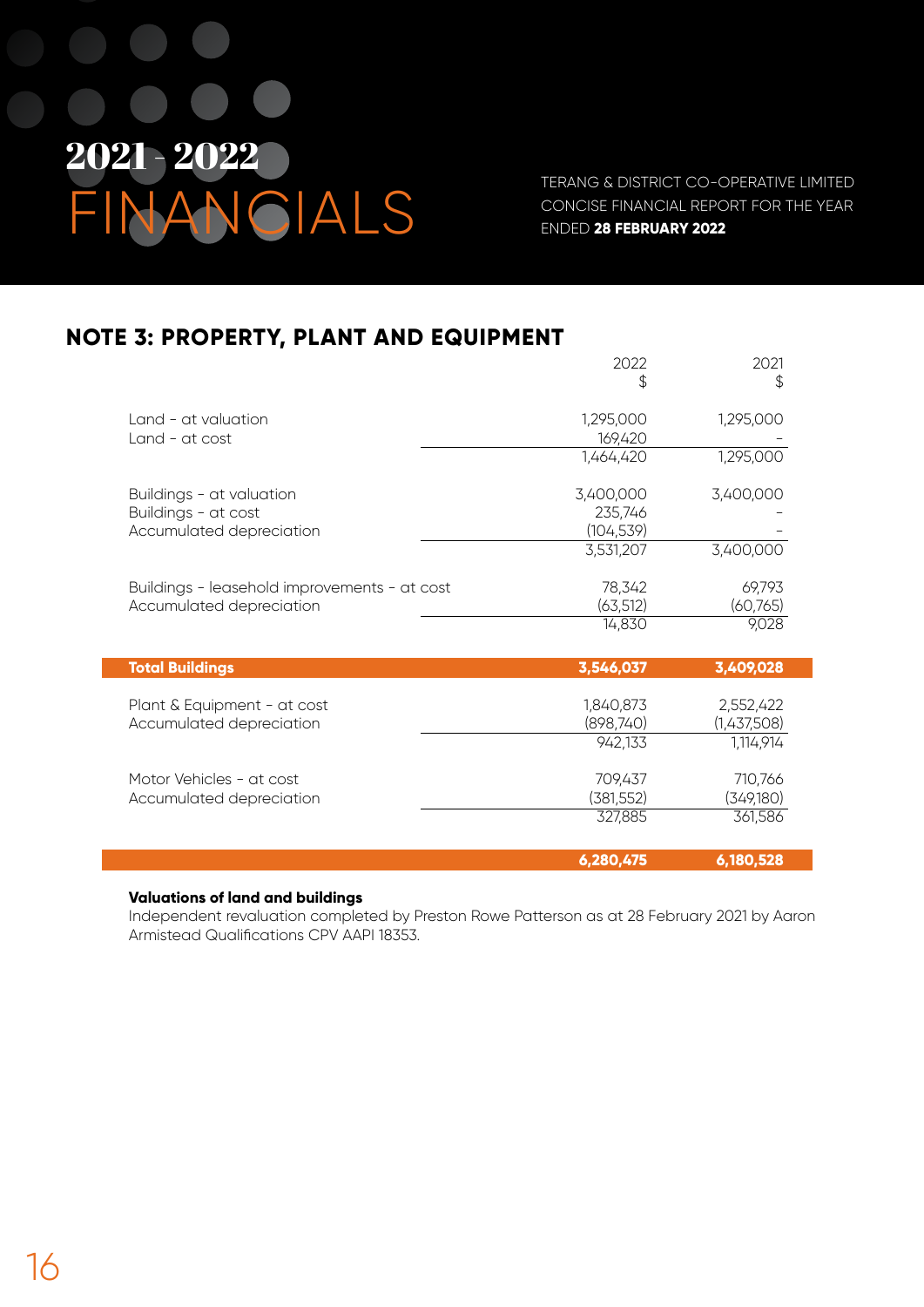# REPOR Audit

INDEPENDENT AUDIT REPORT TO THE MEMBERS OF THE TERANG AND DISTRICT CO-OPERATIVE LIMITED

#### **OPINION**

We have audited the concise financial report of Terang and District Co-operative Limited (the Co-operative), which comprises the balance sheet as at 28 February 2022, the statement of comprehensive income, statement of changes in equity, statement of cash flows for the year then ended, and related notes, derived from the financial report of Terang and District Co-operative Limited for the year ended 28 February 2022.

In our opinion, the accompanying concise financial report, of Terang and District Co-operative Limited, complies with AASB 1039 Concise Financial Reports.

#### **BASIS FOR OPINION**

We conducted our audit in accordance with Australian Auditing Standards. Our responsibilities under those standards are further described in the Auditor's Responsibilities section of our report. We are independent of the Co-operative in accordance with the auditor independence requirements of the Corporations Act 2001 and Co-operatives National Law Application Act 2013 and the ethical requirements of the Accounting Professional and Ethical Standards Board's APES 110 Code of Ethics for Professional Accountants (the Code) that are relevant to our audit of the concise financial report in Australia. We have also fulfilled our other ethical responsibilities in accordance with the Code.

We believe that the audit evidence we have obtained is sufficient and appropriate to provide a basis for our opinion.

## **CONCISE FINANCIAL REPORT**

The concise financial report does not contain all the disclosures required by the Australian Accounting Standards in the preparation of the financial report. Reading the concise financial report and the auditor's report thereon, therefore, is not a substitute for reading the financial report and the auditor's report thereon.

#### **THE FINANCIAL REPORT AND OUR REPORT THEREON**

We expressed an unmodified audit opinion on the financial report in our report dated 26 May 2022.

## **RESPONSIBILITIES OF THE DIRECTORS FOR THE CONCISE FINANCIAL REPORT**

The directors are responsible for the preparation of the concise financial report in accordance with Accounting Standard AASB 1039 Concise Financial Reports, and the Corporations Act 2001, and for such internal control as the directors determine is necessary to enable the preparation of the concise financial report.

## **AUDITOR'S RESPONSIBILITIES FOR THE AUDIT OF THE CONCISE FINANCIAL REPORT**

Our responsibility is to express an opinion on whether the concise financial report, in all material respects, complies with AASB 1039 Concise Financial Reports and whether the discussion and analysis complies with AASB 1039 Concise Financial Reports based on our procedures, which were conducted in accordance with Auditing Standard ASA 810 Engagements to Report on Summary Financial Statements.

Maren Hust

## MCLAREN HUNT AUDIT AND ASSURANCE Chairman



## N.L. MCLEAN Partner

Dated at Warrnambool: 27th May 2022

Liability limited by a scheme approved under Professional Standards Legislation.